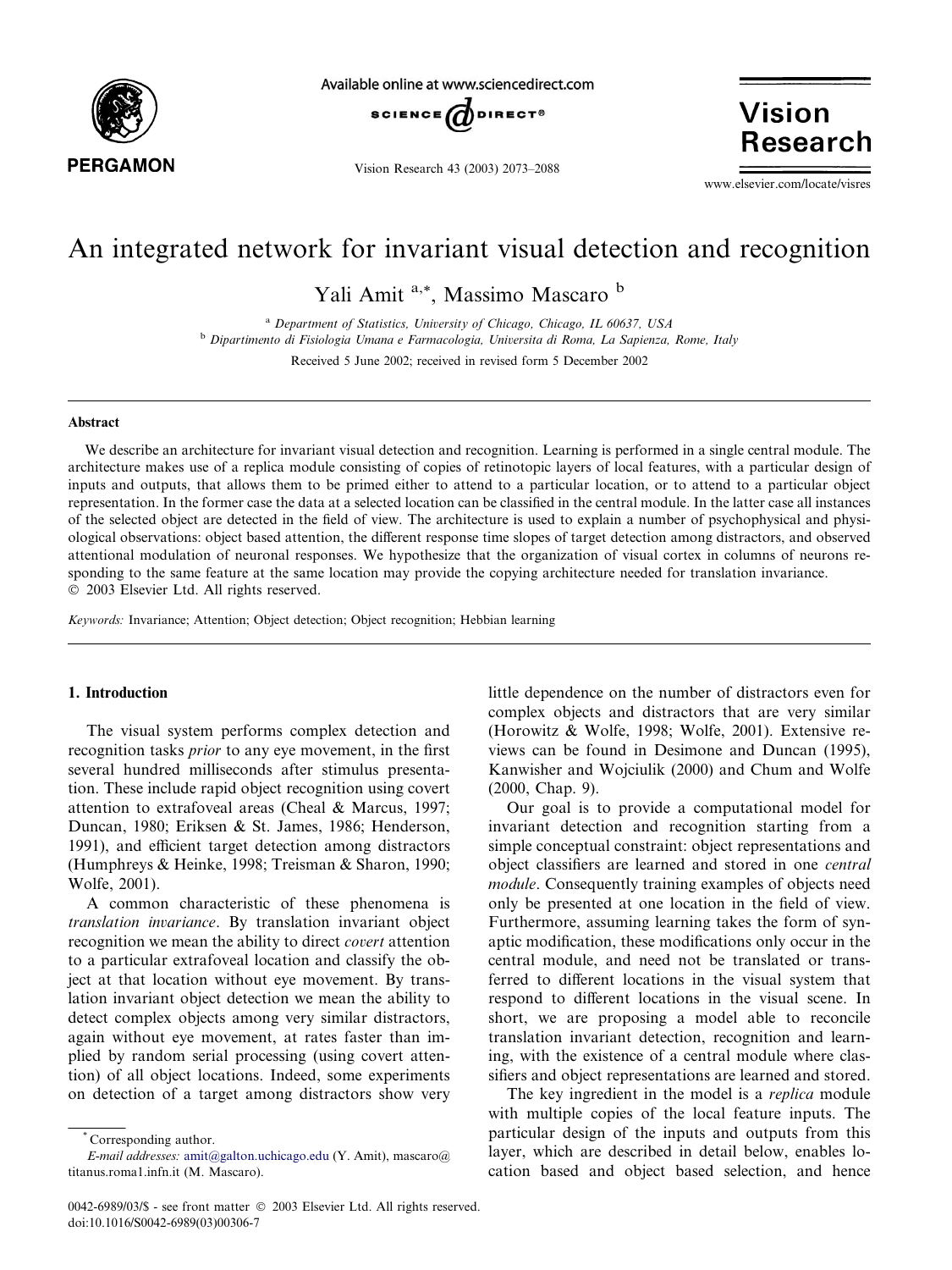translation invariant detection and recognition. It is of particular interest that the organization of visual cortex with columns of neurons responding to the same feature at the same location can be used as such a copying mechanism.

The use of multiple copies for location based attention has been proposed in the literature in several versions (see Humphreys & Heinke, 1998; Olshausen, Anderson, & Van Essen, 1993; Salinas & Abbott, 1997). We show that the *same* copying mechanism can provide the basis for object based attention as well, provided object representations have a very simple form: a list of feature–location pairs. Each pair determines a feature that is present with high probability on the object at a prescribed location given that the object is at approximately the reference scale. If a sufficient number of such features is present at the correct location relative to a hypothesized center, this center becomes a candidate location for the object.

Using relatively simple features consistent with those known to be computed in the retinotopic layers V1, V2 and V4, we can actually produce such object representations, for a wide family of objects, yielding robust detectors on real gray level images. Furthermore using the same features we are able to produce classifiers with competitive performance. Training the models requires a very simple form of local Hebbian learning. Thus the proposed model not only provides a conceptual framework for dealing with translation invariance, but leads to a real working algorithm for computational vision. In this context we emphasize that the way the detector and classifier are constructed from local features takes into account not only translation invariance but also invariance to a range of linear and non-linear variations in the object populations, and is robust to occlusion and clutter. The same scheme can be extended to account for rotation and invariance over large scale ranges, although this is beyond the scope of the paper.

The proposed architecture offers a simple framework for interpreting the above mentioned psychophysical experiments on object detection and recognition with covert attention (Eriksen & St. James, 1986; Henderson, 1991; Horowitz & Wolfe, 1998; Wolfe, 2001) as well as a number of electrophysiological studies on modulation of neural responses as a function of attention (Chelazzi, Miller, Duncan, & Desimone, 1993; Connor, Gallant, Preddie, & Van Essen, 1996; McAdams & Maunsell, 2000; Moran & Desimone, 1985; Treue & Martinez, 1999). In particular location based and object based attention emerge as very similar processes, whereby different sections or slices of the replica module are primed.

Some predictions emerge as well. For example we expect that neurons in a single vertical column in area V4 and perhaps V2 and V1, corresponding to the same location and feature, would have differential responses to the preferred stimulus in their common receptive field. The factor determining this differentiation will either be the attended location, or the model of the target object that is to be detected. Furthermore, when object based attention is in effect, we expect increased activity among neurons throughout a retinotopic layer such as V4, even in the absence of the stimulus. This activity corresponds to the priming of the object model at all possible shifts. This is discussed in further detail in Section 6.5.

## 1.1. Relation to other work

In Olshausen et al. (1993) a shifting mechanism is proposed as a means for location based attention. Shifting is achieved through direct control of synaptic connections between the input layer and the central module. Such control mechanisms do not appear very plausible biologically. Our model makes use of multiple copies of the input features yielding a simple shifting mechanism similar to that proposed in Humphreys and Heinke (1998). Similar ideas can also be found in Salinas and Abbott (1997) who use a multiplicative gain that is a function of the distance between the preferred attentional locus of a neuron and the attended location. The limitation of their model is that learning of the object needs to be performed everywhere in the scene. We overcome this problem using a summation layer that integrates all the activities in the replica module. The data in this summation layer is subsequently classified. Our approach differs from models of the type presented in Deco (2000), where a retinotopic array of recognition neurons is required to deal with translation invariance. This would imply again that learning has to occur at each location, and that classification modules are present at each location.

As in Riesenhuber and Poggio (1999) we make use of maximization or 'spreading' (similar to that of the complex cell) as a mechanism to achieve some degree of robustness to geometric variability. This idea can also be found in Fukushima and Miyake (1982). However in Riesenhuber and Poggio (1999) the underlying premise is that each unit in the central module corresponds to a particular feature and is activated if any unit in a retinotopic array of detectors for this feature is activated. Thus any information on spatial organization is lost. One of the motivations for such spatially coarse models is to overcome the 'spatial binding' problem of different features at different locations. However in real complex scenes with multiple objects sharing many of the same features this form of processing is possible only if sufficiently complex features are employed. One would essentially need features at the level of complexity of the objects themselves, detected in retinotopic arrays, leading to a combinatorial explosion of the number of units required. Indeed the need to preserve spatial informa-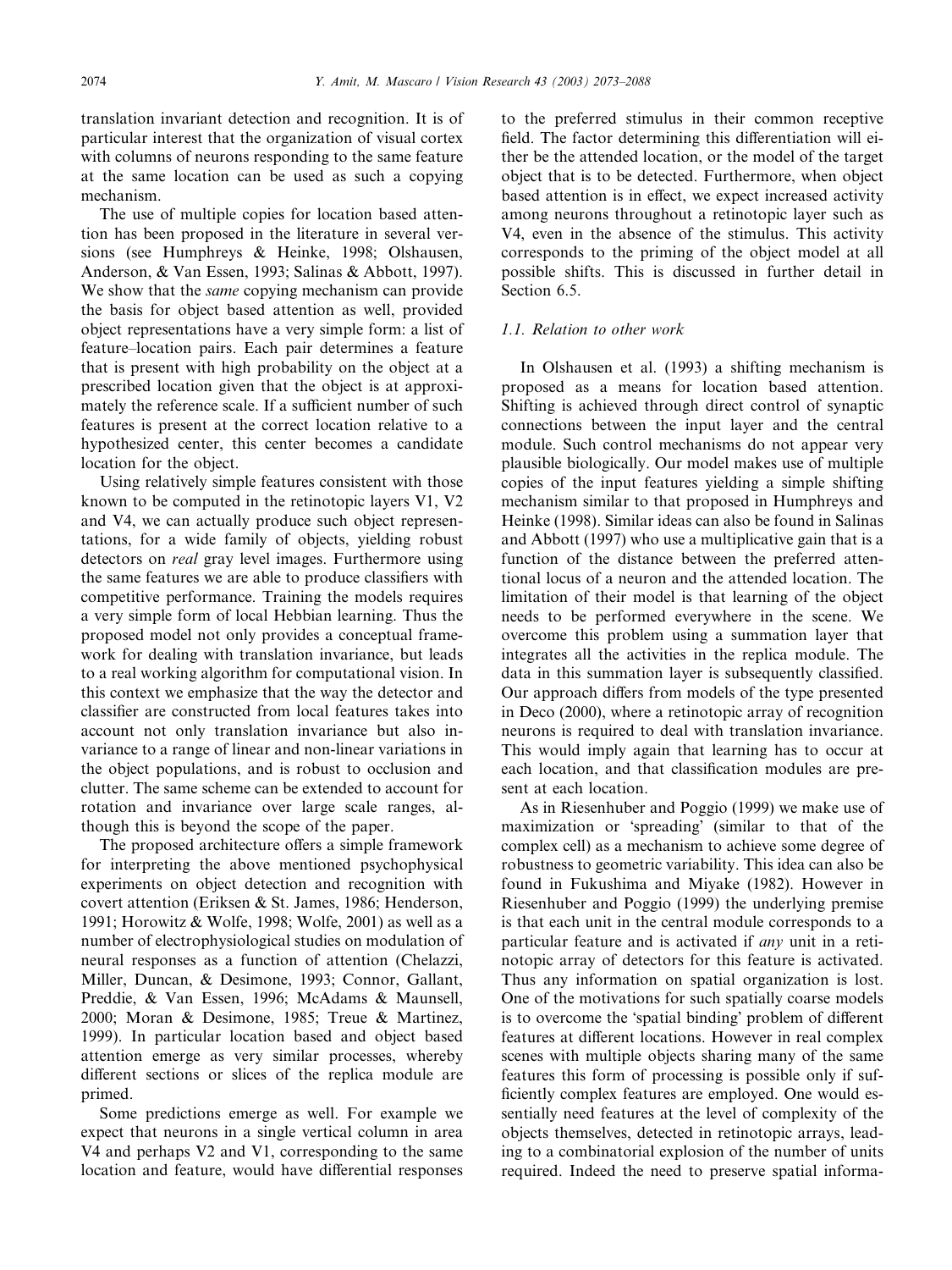tion in the data being processed is the motivation behind the shifter mechanisms used in Olshausen et al. (1993), Salinas and Abbott (1997) and Humphreys and Heinke (1998). In the model below the spatial binding problem is resolved using the replica module.

In Olshausen et al. (1993) the subimage to be shifted into the central module is selected using a bottom-up mechanism identifying salient regions in the image. This idea of bottom-up selection using saliency maps has been further developed in Itti, Koch, and Niebur (1998). The form of selection studied below is primarily guided by top-down flow of information in the form of simple object representations. However clearly both mechanisms are useful and can be integrated into the architecture.

## 1.2. Paper organization

In Section 2 we describe the entire architecture of the model allowing for translation invariant detection and recognition. In Section 3 we discuss which features could be used as the basic retinotopic input into the system, in particular the payoff between feature complexity which yields more power, combinatorics, and spatial accuracy. In Section 4 we outline the learning mechanisms used for creating the classifiers and object representations, in Section 5 we provide an illustration on synthetic scenes produced from randomly deformed and randomly placed characters as well as on real images where the task is to detect faces. In Section 6 we try to explain a variety of experimental results reported in the literature in the framework of the proposed architecture, and outline some predictions.

#### 2. Modeling translation invariance

We introduce the notion a reference grid G of limited size, say  $20 \times 20$ , and a family of binary local image features  $f = 1, \ldots, N$ . The central module, where object representations and classifiers are learned and stored, receives inputs through a system W of units  $W_{f,z}$  corresponding to all feature–location pairs  $(z, f)$ ,  $z \in G$ ,  $f = 1, \ldots, N$ . Object representations and classifiers are defined in terms of these feature–location pairs, as described next. The entire image grid corresponding to the full field of view is denoted  $L$ , with width and height of several hundred pixels.

## 2.1. Translation invariant object recognition

It is a well accepted fact that the visual system can direct covert attention to extrafoveal areas, enabling what amounts to translation invariant object recognition. Given that learning occurs only in the central module, there must be a mechanism for shifting the data

in the attended area into this module for processing. This is the rationale behind the shifter circuits proposed in Olshausen et al. (1993). The authors suggest an implementation using short term modifications of synaptic connections between the retinotopic layer of features and a reference grid of features. This requires a complex mechanism for providing direct input to synapses as opposed to neurons. A simple alternative is to produce a physical copy of each shifted window. To simplify the description of the computation this is first described as a rather artificial stack of copies. Then in Section 2.3 we show how this stack can be arranged in a more plausible manner.

A retinotopic layer  $F$  detects instances of each feature f everywhere in the field of view. For each f let  $F_{f.x}$ denote the unit responding to feature  $f$  at location  $x \in L$ . For each x define a copy layer (the size of the reference grid)  $U^x$  of units  $U^x_{f,z}, f = 1, \ldots, N, z \in G$ . The number of copies is given by the number of locations in L. A unit  $U_{f,z}^x$  receives input from  $F_{f,x+z}$ , so that  $U^x$  is a copy of the data in the shifted window  $x + G$ . For a given pair  $(f, z)$ , all units  $U_{f, z}^x$ ,  $x \in L$ , feed into  $W_{f, z}$  (the input units of the central module) which is activated if *any* of the units  $U_{f,z}^x$ ,  $x \in L$ , is on.

A retinotopic layer S codes for selected locations. If  $S_{x_0}$  is activated, attention is focused on location  $x_0$  by enhancing the overall input to the units in  $U^{x_0}$  and inhibiting the input to all units in other  $U^x$  layers. Each unit  $W_{f,z}$  then 'sees' only the activity in  $U_{f,z}^{x_0}$ . This is summarized as

$$
W_{f,z} = \sum_{x \in L} S_x \cdot U_{f,z}^x. \tag{1}
$$

The input to the central module is thus restricted to the data copied from the window  $x_0 + G$ . It is classified using connections between  $W$  to a system of units  $A$  in which random subpopulations code for each class (see Section 4). Training of the classifier thus requires only the modification of the synaptic connections between  $W$ and A.

The idea is illustrated in Fig. 1. Note that overlapping regions get copied so that the configuration of features within each region is preserved. In the figure we use only one local feature––indicated by the darker points––as opposed to the real model where many types of local features are computed at each location.

## 2.2. Translation invariant object detection

Experiments on detection of a target among multiple distractors as described in Horowitz and Wolfe (1998) and Wolfe (2001) demonstrate that in certain situations the response time for detection of complex objects among complex targets is virtually flat as a function of the number of distractors. The rich family of objects and distractors employed in these experiments suggests that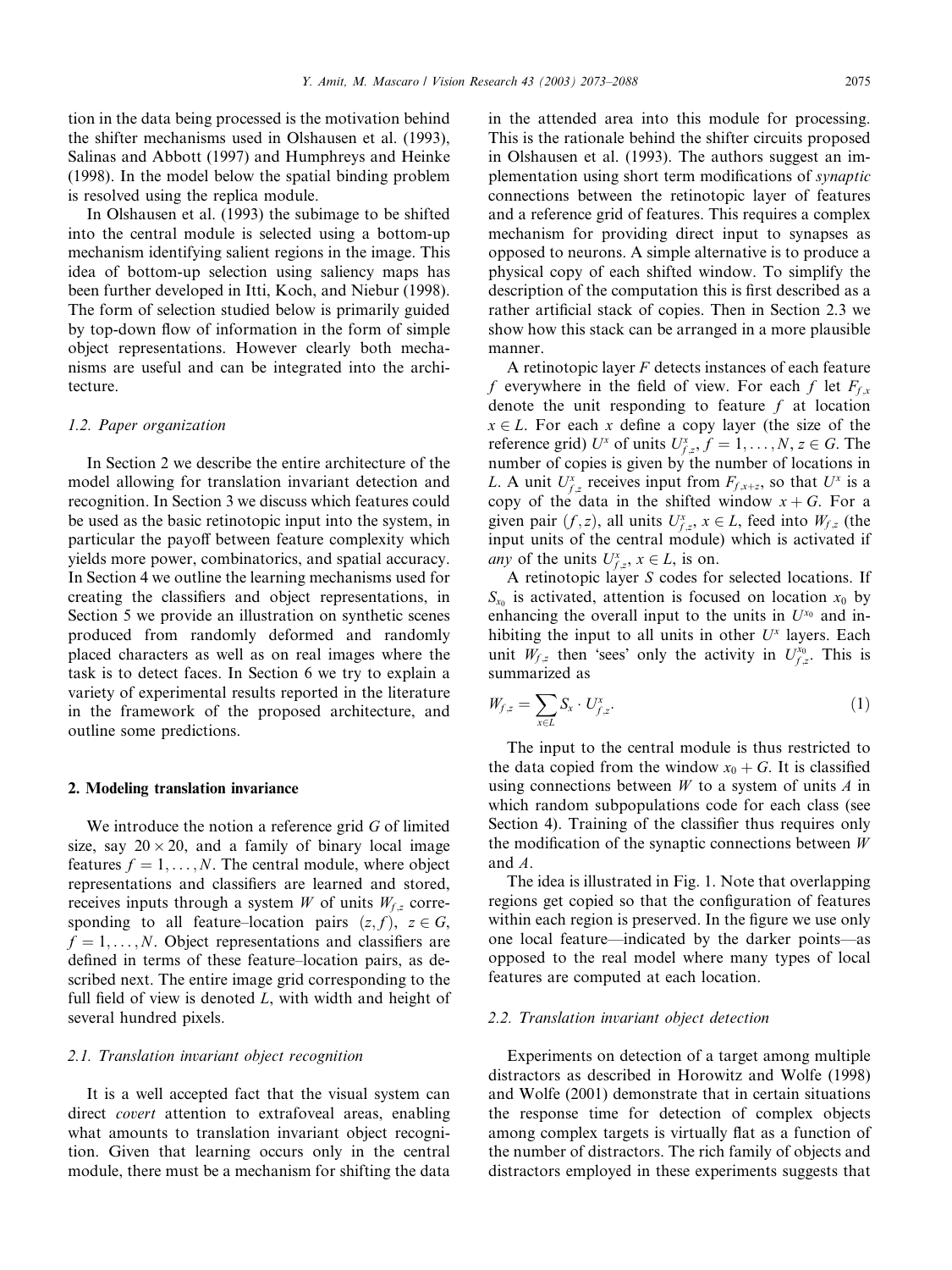

Fig. 1. Location based attention. A location  $x$  selected in the  $S$  layer primes the copy layer  $U^x$  and suppresses the input to all other U layers. All activity in the U layers is summed into  $W$  (see Eq. (1)), and subsequently classified through the  $W \rightarrow A$  connections.

detection is not based solely on one local feature hard wired retinotopically in one of the layers of the visual system. It would be hard to reduce the efficient search for upside-down animals among upright ones (Wolfe, 2001), or for complex shapes among similar distractors, to the detection of a single pre-existing feature that flags the target against the distractor. An alternative explanation is that mechanisms exist whereby models are conveyed top-down and prime the system to respond to particular configurations, defined in terms of the hard wired features in  $F$ , independently at *each* location. Priming simply involves enhancing the input to particular neurons in a manner similar to the location based priming described above. Conceptually we need a dual shifting mechanism: shifting of a model to each location, together with a mechanism for comparing the model to the data.

The mechanism for comparing an object model to data must be very simple in nature, since it occurs at all locations simultaneously. Moreover it occurs very fast (response times can be on the order of several hundred milliseconds), and is not too accurate. After all mistakes are often made in detection tasks. As we will see in Sections 5.1 and 6.1, the false positive rate of the detector, which depends on how well the target model fits the distractors, can be used to explain the response time in detection tasks. In natural scenes in addition to specific distractors there is generic background clutter, and the false positive rate there is largely determined by the statistics of the individual features used to construct the models.

We assume the object models are represented in terms of a collection of feature location pairs in  $W$ . Given the object is present at reference scale in the reference grid, a collection  $(f_i, z_j)$ ,  $j = 1, \ldots, n$ , of feature–location pairs is found in training to be of high probability. Assume first that all object models have the same number of features. Define  $x$  as a candidate location of the object if

$$
\sum_{j=1}^{n} F_{f_j, x+z_j} \geqslant \rho \tag{2}
$$

for some fixed threshold  $\rho$ . This is a simple thresholded template match. The template consists of the list  $(f_i, z_j)$ ,  $j = 1, \ldots, n$ , and is compared with the input data around location x.

Connections from  $W$  to the system of  $U$  layers are defined as follows. Each unit  $(f, z)$  in W feeds into every unit  $U_{f,z}^x$  for all  $x \in L$ . When the object model  $(f_j, z_j)$ ,  $j = 1, \ldots, n$ , is evoked in W all units  $U_{f_j, z_j}^x$ ,  $x \in L$ , receive input, i.e. are primed, from their counterparts in  $W$ , and all other units are suppressed. Only those units in  $U^x$ that are both primed and receive input from the  $F$  layer are activated. Finally each unit  $x$  in the retinotopic layer S sums the input from all units in  $U^x$ , and is activated only if the sum is above  $\rho$ . Thus the input to a unit  $S_x$  in S is defined as

$$
I(S_x) = \sum_{f,z} U_{f,z}^x \cdot W_{f,z} = \sum_{j=1}^n F_{f_j, x+z_j},
$$
\n(3)

and  $S_r$  is on if  $I(S_r) > \rho$ . Those units active in S will correspond to candidate locations of the object defined by Eq. (2). If more than one unit is activated a competition using inhibitory connections can yield one selected location.

Models for different objects may have different numbers of features so that  $\rho$  needs to change as a function of n. This would require some mechanism for modulating the baseline activity in S depending on the number of features activated in  $W$ . Note that the S layer could also serve to flag those locations selected for attention using a bottom-up saliency map as proposed in Itti et al. (1998), for example in the absence of a topdown guided detection task.

The architecture is shown in Fig. 2, where for illustration purposes, the overlap between data and model is exact. In Section 3.1 we describe how to obtain a much greater degree of flexibility using a spreading operation, so that the detection process is robust to a wide range of deformations of the object.

# 2.3. The full architecture

The full architecture including the direction of the synaptic connections is summarized in Fig. 3. The abstract representations of the different classes are located in A, in terms of a distributed population code. For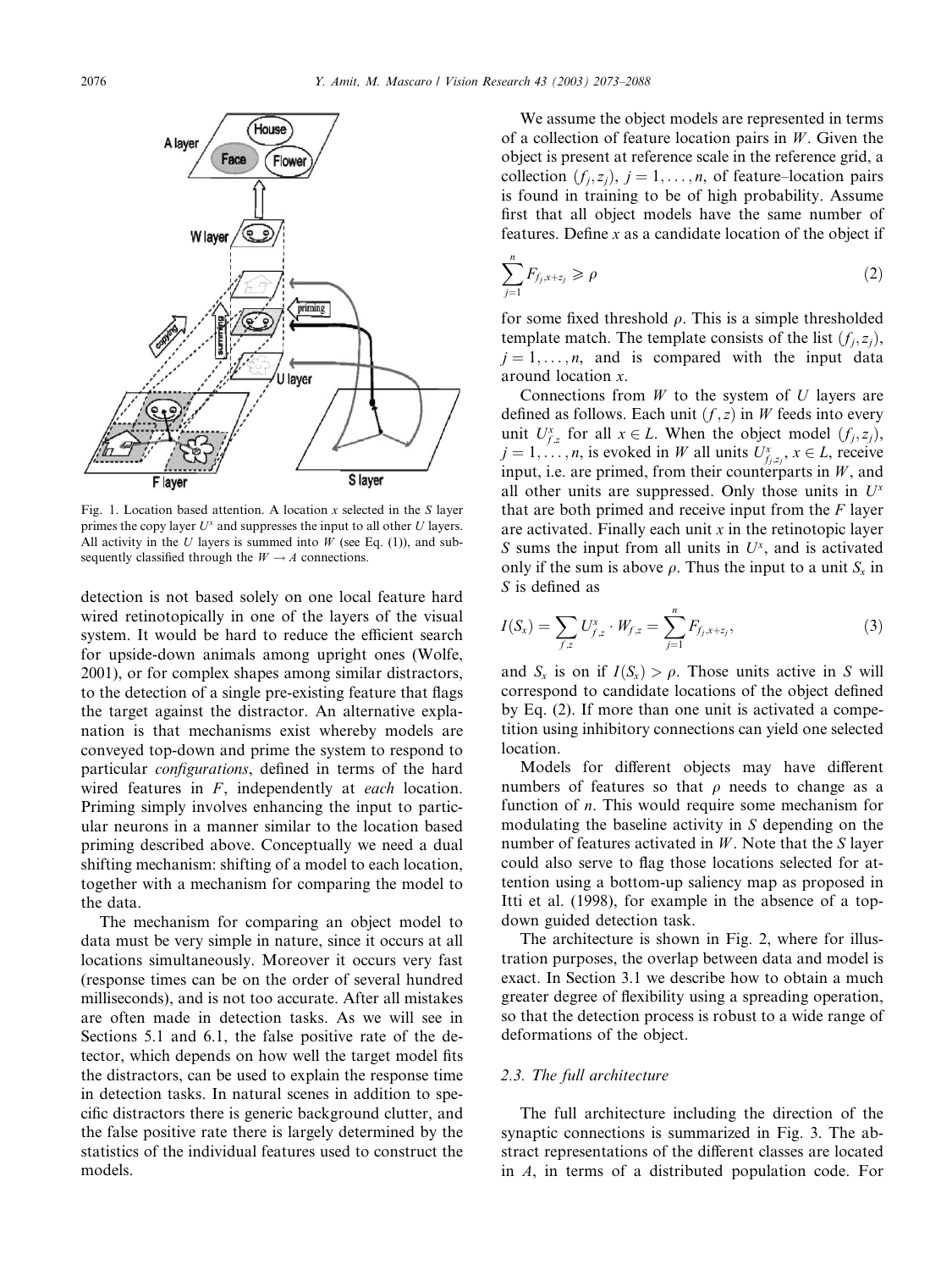

Fig. 2. Object based attention. When an object class (face) is evoked in A the feature–location pairs of the object model are turned on in  $W$  and prime the corresponding feature–location pairs in all the U layers (dim copies of the face). Only in a  $U^x$  layer where this top-down input is reinforced by a similar bottom-up input from  $F$  is there output to the corresponding unit  $x$  in  $S$  (see Eq. (3)).



Fig. 3. A summary of the architecture. The arrows indicate the directions of the synaptic connections. Dashed arrows are represent connections involved in priming.

recognition, the selected location is determined in S either through top-down selection or through bottom-up selection using a saliency map. This primes a particular  $U^x$  layer. Only the data from  $U^x$  arrives at W and is then classified using connections from  $W$  to  $A$ , causing the appropriate subpopulation to be activated. For detection the desired class is excited in  $A$  evoking the feature representation in  $W$ , subsequently priming copies of the features in each of the U layers for comparison to the



Fig. 4. The replica module: producing the  $U$  layers with copies of  $F$ . Multiple retinotopic copies of F layers are shown indexed by  $z \in G$ . A diagonal line passing through x at  $F^0$  corresponds to the layer  $U^x$ , and all units  $F_{f,x+z}^z$ ,  $z \in G$ ,  $f = 1,...,N$ , along this line have connections feeding into and out of the unit  $x \in S$ . For fixed  $(f, z)$  all units  $F_{f, x}^z$ ,  $x \in L$ , have connections to and from the corresponding unit  $W_{f,z} \in W$ . Assuming 40 types of features, a  $20 \times 20$  reference grid, and a  $100 \times 100$  image grid, the total number of units in the replica module is  $400 \times 40 \times 10{,}000 = 1.6 \times 10^8$ .

incoming data. Those  $U$  layers with sufficient activity activate the corresponding location in S.

For expository purposes we have distinguished between the F layer where the features are extracted and the  $U$  layers where they are copied. This copying mechanism can also be implemented using multiple copies of retinotopic F layers, one for each  $z \in G$ , which we denote the replica module. This is illustrated in Fig. 4. For each location  $z \in G$  define a retinotopic layer  $F^z$ detecting all the features everywhere in L. A unit  $W_{f,z}$ feeds into and receives input *from all* units in  $F_{f,x}^z$ ,  $x \in L$ . On the other hand each unit  $x \in S$  receives input and feeds into all units  $F_{f,x+z}^z$ ,  $z \in G$ ,  $f = 1,...,N$  (diagonal lines). It is not hard to see that this produces the exact same connections as the architecture of the U layers. However now units responding to the same feature at the same location are placed in a vertical column. The receptive fields are the same as well as their preferred feature, as observed in numerous electrophysiological recordings. We return to this point in Section 6.2.1 in the context of the experiments reported in Connor et al. (1996). Note that the number of required copies of the basic retinotopic input layer  $F$  is *only* the size of the reference grid (400 in our model).

# 2.3.1. Interaction between detection and recognition

This simple architecture implements translation invariant recognition and detection as processes involving priming of certain sections of the retinotopic  $F$  layers and summation on other sections. The two processes can easily interact. A particular detection task initiated by activating a subpopulation in the A layer leads to the selection of a particular location in  $x \in S$  where the data has a sufficiently good match to the primed object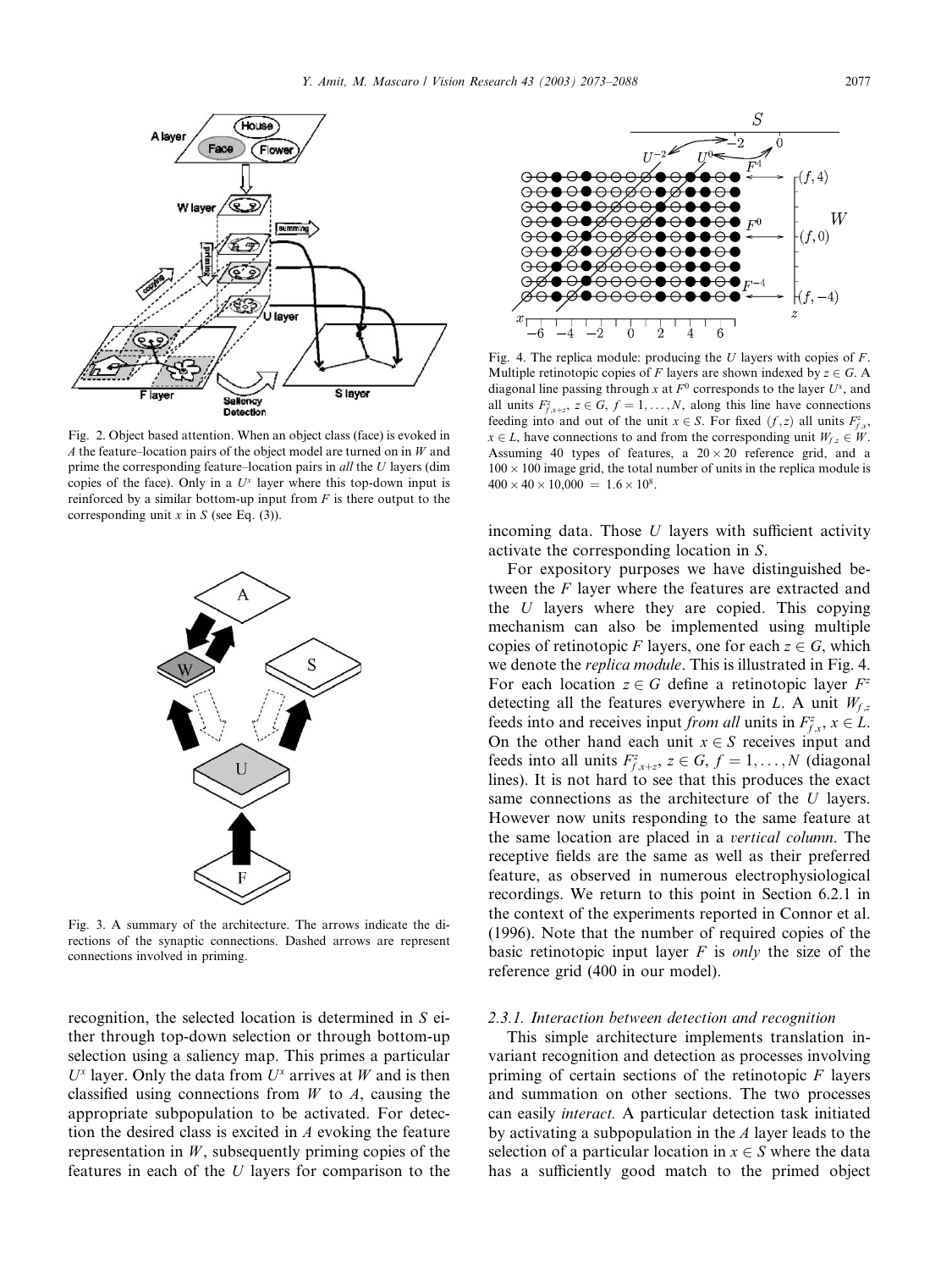model. The activation in  $S$  can in turn initiate the selection of the input data corresponding to that location. The *W* layer then sees only the data around x which is classified through the connections with the A layer. This can be used not only to verify the correctness of the selected location but to provide the class of the object at that location.

In the following section we deal with invariance to scale and other deformations and the combinatorics involved in the proposed system of replicates.

# 3. Invariance, accuracy and combinatorics

Object detection and recognition are both highly robust to a range of linear and non-linear deformations of the objects. It is therefore important to incorporate such invariance in the architecture. On the other hand in real scenes there are plenty of distractors in the form of other objects or parts of objects that the biological system is able to ignore. Statistically speaking invariance is intended to reduce false negatives (increase sensitivity), but this must not come at the expense of too many false positives (loss in specificity).

Here we propose using models and classifiers based on complex local features, with a degree of slack in their prescribed position on the reference grid. The greater the slack the greater the sensitivity, the higher the complexity the greater the specificity. However the cost that accrues with increased complexity is in the number of feature types required to model all objects, leading to a tradeoff between accuracy and combinatorics.

# 3.1. ORing––a mechanism for invariance

The feature–location pairs used in the object models are supposed to have a high probability given that the object is present in the reference grid at the reference scale. There are significant variations within an object class even at a fixed scale, moreover instances of the object will never be present at precisely the same scale, even during training. High probability local features over the entire object class will be found only if the features themselves are robust to local variations in the object.

Assume that the initial input into the system are the elementary oriented edges known to characterize the responses of simple neurons in V1. A 'simple' edge detected at a particular location on an object will not be detected at the same location if the object is slightly scaled, or deformed in that area. The solution is to perform an 'ORing' operation at each location. Specifically we define a new layer of neurons, analogous to 'complex' neurons in V1, that respond if there is an edge of a particular orientation anywhere in the neighborhood of a location i.e. anywhere in the neuron's receptive

field. The ORing can also be viewed as a 'spreading' operation in which each detected edge is spread to a neighborhood of the original location. Such units were used in Fukushima and Wake (1991) and Amit and Geman (1999). The analogue for continuous valued responses is the 'MAX' operation proposed in Riesenhuber and Poggio (1999). It is important to note that even when spread edges are used the object models and the classifiers are based on the spatial layout of these new features in the reference grid.

# 3.2. Complexity—a mechanism for specificity

In principle the 'spread' edges could constitute the local features feeding into the recognition and detection system. They allow for a degree of local invariance, and would yield high probability local features on the object. However from our experiments with real gray level images, edges with sufficient contrast invariance are quite common, and their density only increases after spreading. They will have very little discriminating power against the background, and the resulting detector expressed through Eq. (2) would yield numerous false positives. The only way to avoid false positives is to ensure that the background density of the features is low.

The solution we propose, and which appears to be chosen by the biological system as well, is to define more complex features. The term complex here refers to the structure of the feature. The features are defined as functions of the original edges, specifically local conjunctions. The simplest form is a pairwise conjunction of two edges of particular orientation, where the second is a 'spread' edge constrained to lie at some angle relative to the first. Using a 'spread' edge in the conjunction introduces some robustness in the definition of the feature. In Fig. 5 we illustrate 15 of the 40 such pairs that can be thought of as coarse curvature detectors. The density of such features in real images is much lower than that of edges. On the other hand it is still possible to find high probability features on a given object. Thus each feature has more discriminating power between



Fig. 5. Complex features: flexible pairwise edge conjunctions. The second edge can be anywhere in the designated region relative to the first.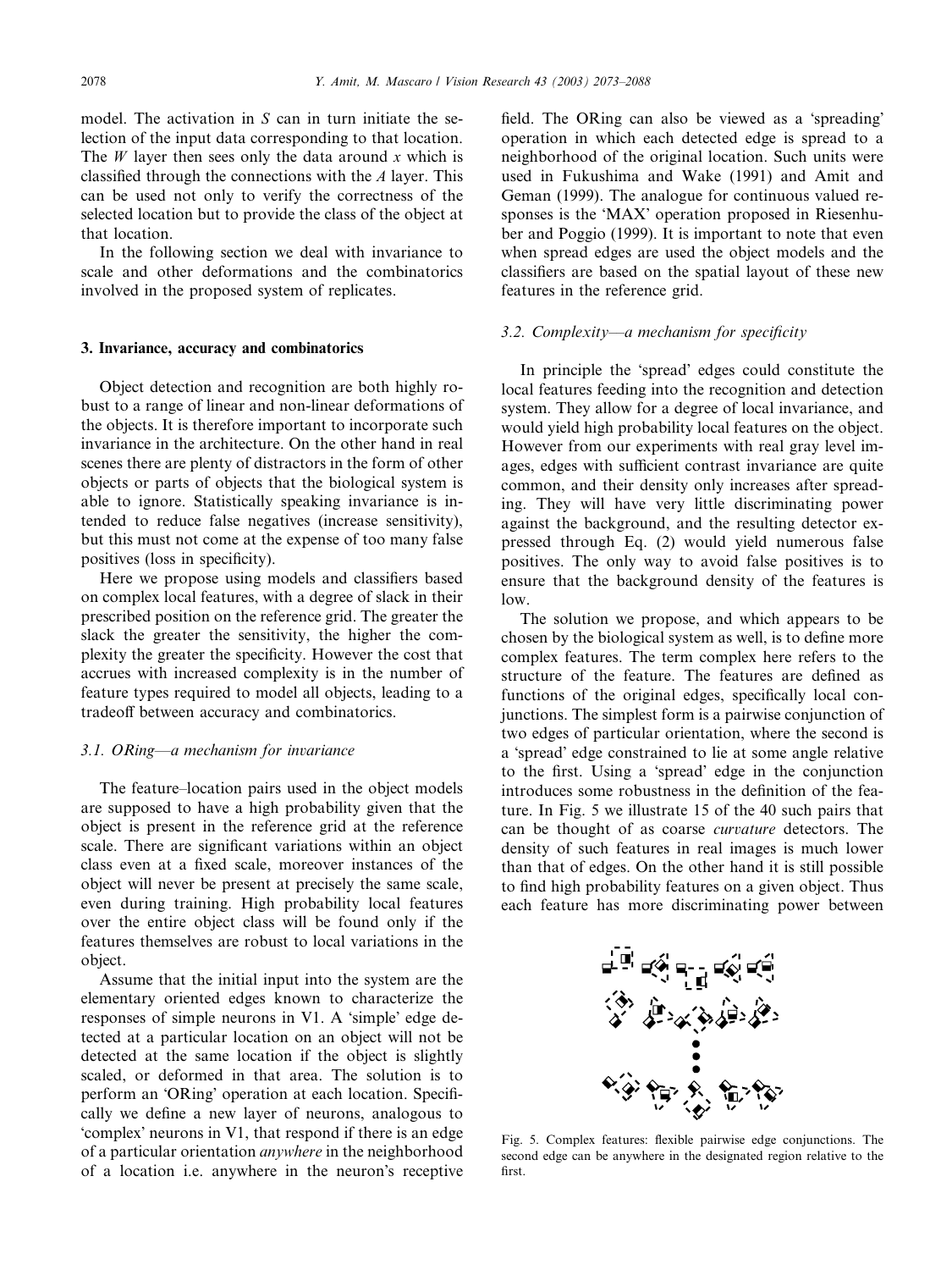object and background (see Amit, 2002; Amit & Geman, 1999). Such local features are also consistent with experimental findings on responses of neurons in V2 (see Hedgé & Van Essen, 2000). These 40 features are employed in the experiments below.

#### 3.3. Accuracy vs. combinatorics tradeoff

More complex features can be defined using more edges in the conjunctions. Typically the density on background falls much faster than the probability of the best features on object. The result is that more complex features provide better inputs in terms of the detection algorithm. Invariance obtained through spreading is achieved with a relatively low price in false positives. On the other hand the number of features needed to represent all objects increases rapidly with their complexity. If the features are hard wired in multiple copies of retinotopic arrays this poses a combinatoric problem.

One remedy is to use lower spatial resolution. Indeed after a feature is spread, there is significant loss in location accuracy, and there is little loss of information if the original grid on which the features are detected is subsampled. The more complex the features, the more they can be spread and still yield high ratios of object to background probabilities. The more the features are spread, the greater the reduction in spatial resolution. In V2 features are more complex than in V1, but the spatial resolution is reduced, and V4 is an additional step in that direction.

In the specific model described here there are 40 features, and we assume the field of view at the lower resolution used for the complex features is  $100 \times 100$ . Thus L contains 10,000 points and the reference grid contains 400 points. The replica module will then contain  $400 \times 40 \times 10,000 = 1.6 \times 10^8$  units. Downsampling by a factor of 2 for even more complex features would save a factor of 4. On the other hand increasing the feature complexity by adding an additional edge to each pairwise conjunction, could multiply the number of features by several orders of magnitude. It would be impossible to counter this increase in the number of features with an equivalent decrease in spatial resolution.

In the architecture presented here the  $F$  layers represent the locations of the edge-conjunctions after 'spreading' and subsampling. The processing prior to the  $F$  layers involves detection of the edges and of the edge conjunctions at the original resolution. This is illustrated in Fig. 6.

The tradeoff between feature complexity, invariance, accuracy and combinatorics is of great importance and little is understood apart from some empirical findings, see for example Amit (2002).



Fig. 6. From retinal image, to edges, to edge conjunctions. These are spread and subsampled to produce the data in  $F$ .

# 3.4. Why binary features?

Typically, orientation selective units in V1 are modeled as Gabor filters with continuous output (see Deco, 2000; Riesenhuber & Poggio, 1999; Wilkinson, Wilson, & Habak, 1998; Wiskott, Fellous, Kruger, & von der Marlsburg, 1997). However, the visual system is highly robust to contrast variations even in rather small neighborhoods of the same scene. It is plausible that the initial fast processing needs only coarse output of the form: is the response higher or lower than some rather conservative threshold? Hence our use of binary oriented edges. Furthermore the definition of more complex features (conjunctions) in terms of the binary edges is very simple, as well as the ORing operation used to obtain invariance. A final advantage of binary features is the simplicity of parameter estimation. For continuous features it is necessary to model the continuous distribution and estimate the relevant parameters. As we will see below estimation of simple probabilities is achieved using the simplest forms of Hebbian learning.

Despite the significant reduction in information caused by binarization, we find that the resulting recognition and detection algorithms perform well on real data. It is possible that the continuous valued data is only needed after foveation, when more intense processing is performed in the foveal region.

# 4. Training

All units in this architecture are binary computing the weighted sum of their inputs and comparing it to a fixed threshold (the same for all neurons). Each synapse has an internal state variable  $Y$  that is allowed to vary between two reflecting barriers. The actual efficacy is  $J = H(Y)$  where H is a ramp like function varying between 0 and some maximal value  $J_{\text{max}}$ . Learning affects the internal state of the synapse, in a Hebbian fashion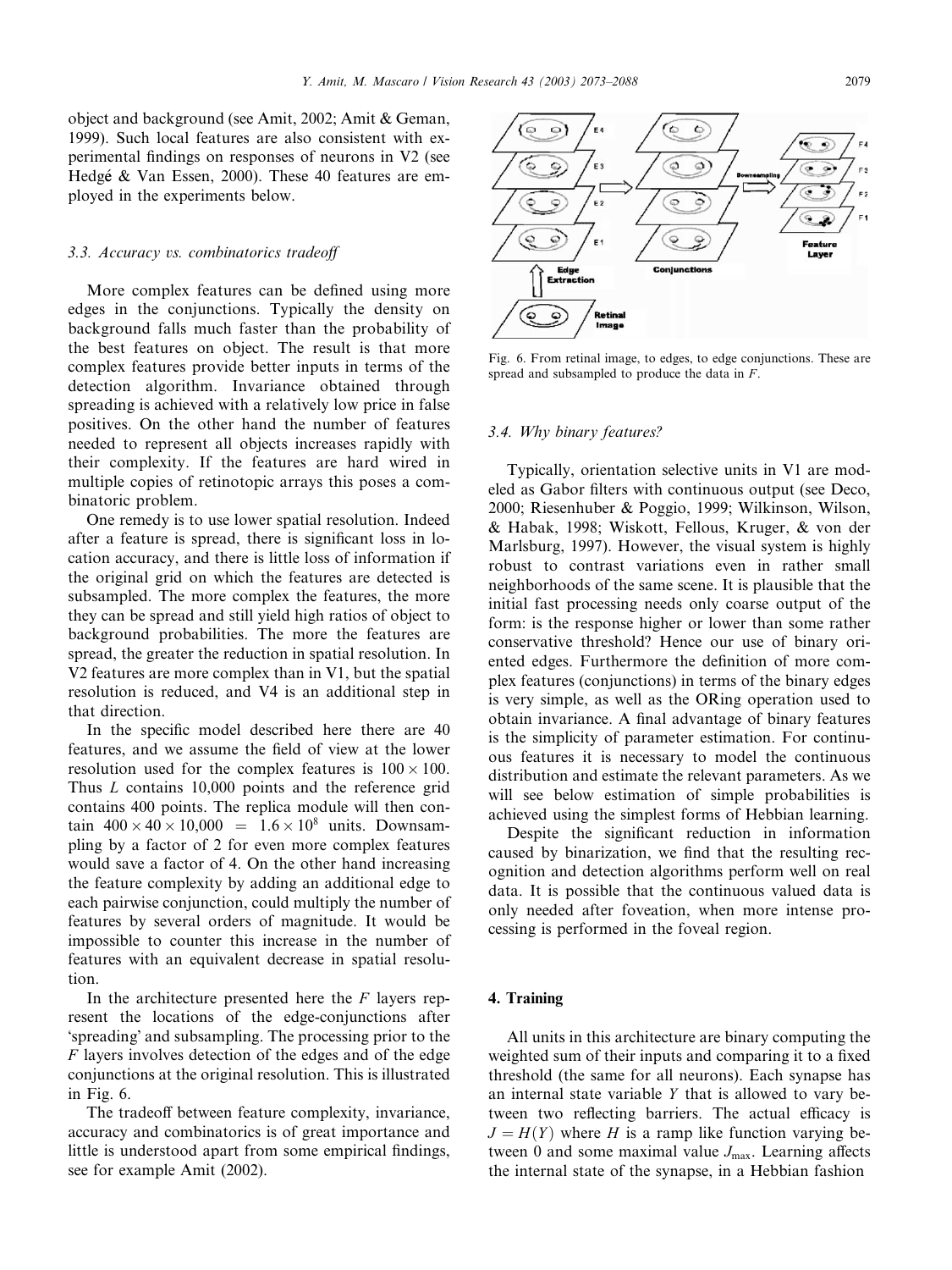$$
\Delta Y_{uv} = \alpha uv - \beta u (1 - v), \tag{4}
$$

where  $Y_{uv}$  is the state of the synapse that connects units u (presynaptic) and  $v$  (postsynaptic). The units  $u$  and  $v$  can only assume the values 0 and 1 so that synaptic modification occurs only when the presynaptic unit is active. The result is an increase by amount  $\alpha$  (potentiation) if the postsynaptic unit is also active and a decrease by amount  $\beta$  (depression) if not.

The system of units A, introduced above, is composed of a large number of neurons with randomly selected subpopulations coding for each object class. The subpopulations denoted  $A_c$  are selected before learning. It is assumed that each unit in  $W$  receives input from a random subset of the units in A. The inputs are randomly distributed among the subpopulations  $A_c$ . Similarly each unit in A receives inputs from a randomly selected subset of  $W$ . During training, when an image from class  $c$  is presented to the network, the detected features activate the corresponding units in  $W$ . At the same time the entire subpopulation  $A_c$  is activated in A. Subsequently, both synaptic connections from  $A$  to  $W$ and those from  $W$  to  $A$  are modified.

# 4.1. Learning object models

For object models the  $A \rightarrow W$  synapses are modified. All synapses for which a presynaptic unit belongs to  $A_c$ will be modified. A positive change (potentiation) of magnitude  $\alpha$  occurs if the postsynaptic unit in W is activated by the example. Otherwise a negative change (depression) of magnitude  $\beta$  occurs. Let  $p_{(f,z),c}$  be the probability that the feature  $f$  is present in an example drawn from class c at location z on the reference grid. Then all synapses that connect a unit in  $A_c$  to the unit  $W_{f,z}$ will undergo, on average,  $Np_{(f,z),c}$  potentiations and  $N(1 - p_{(f,z),c})$  depressions after N examples of class c are shown. On average the net change in the internal synaptic state will thus be  $\langle \Delta Y \rangle = N(\alpha p_{(f,z),c} - \beta(1 - p_{(f,z),c}))$ . If N is large the synapse will be active only if

$$
\alpha p_{(f,z),c} - \beta(1-p_{(f,z),c}) > 0 \to p_{f,c} > \frac{\beta}{\alpha+\beta}.
$$

This leads to the selection of those feature–location pairs with on object probability above a given level.

# 4.2. Learning to recognize

For classification we modify the  $W \to A$  synapses. We emphasize that each neuron in A receives input from a *random* subset of the neurons in  $W$ . The problem now is more complicated, since the units in A are postsynaptic and are required to identify the class of the object registered in  $W$ , by activating the correct subpopulation  $A_c$ . This problem has been studied in detail in Amit and Mascaro (2001), where it was shown that even a simple layer of perceptrons, when aggregated in populations, can achieve good results on rather difficult problems.

The simple Hebbian learning rule of Eq. (4) is insufficient if objects have variable feature statistics, as do real objects. The modification suggested in Amit and Mascaro (2001), in its simplest version, has the coefficient  $\alpha$  turn to 0 if the total current input to the unit, which is a function of the current training sample and the state of all afferent synapses, is above some threshold, greater than that unit's firing threshold. This may be viewed as modulating potentiation by the firing rate of the post-synaptic neuron. This solution has proved to be stable and enables the use of fixed thresholds for all neurons in A. There is no need to adjust these thresholds or to perform a global normalization of synaptic weights. We observe that the potentiated synapses typically come from units  $W_{f,z}$  with the highest ratio

$$
\frac{p_{(f,z),c}}{q_{(f,z),c}},\tag{5}
$$

where  $q_{(z,f),c}$  is the probability of  $(f, z)$  on the population of training samples not from class  $c$ . These are the most informative features for discriminating between class  $c$ and the rest of the world.

At the end of training, each of the units in the set  $A_c$  is a perceptron classifying class  $c$  against the rest of the world, in terms of input from a random subset of feature–location pairs. Classification is then obtained by a 'vote' among the different  $A_c$  populations. The vote is implemented through attractor dynamics, resulting from recurrent connections within A. This will tend to enhance the activity in the subset  $A_c$  with highest input and suppress the activity in the other subsets. Since each neuron in  $A$  receives input from a different subset of  $W$ , the final classifier is an aggregation of multiple randomized perceptrons, and can produce complex decision boundaries, despite the simple linear form of each of the individual perceptrons.

# 5. Computational experiments

## 5.1. Synthetic data

We present a simple example aimed at showing the effectiveness of the proposed architecture on synthetic scenes with multiple characters randomly placed and perturbed. Some results on classifying handwritten characters with the recognition architecture are described in Amit and Mascaro (2001). We use a set of 26  $L^2$ Fig. 7. Natural variability has been implemented by adding some degree of deformation as shown in the right panel of Fig. 7. We sample uniformly from a range of rotations of  $\pm 15^{\circ}$ , and in log-scale independently in the two coordinates, between  $log(0.8)$  and  $log(1.2)$ .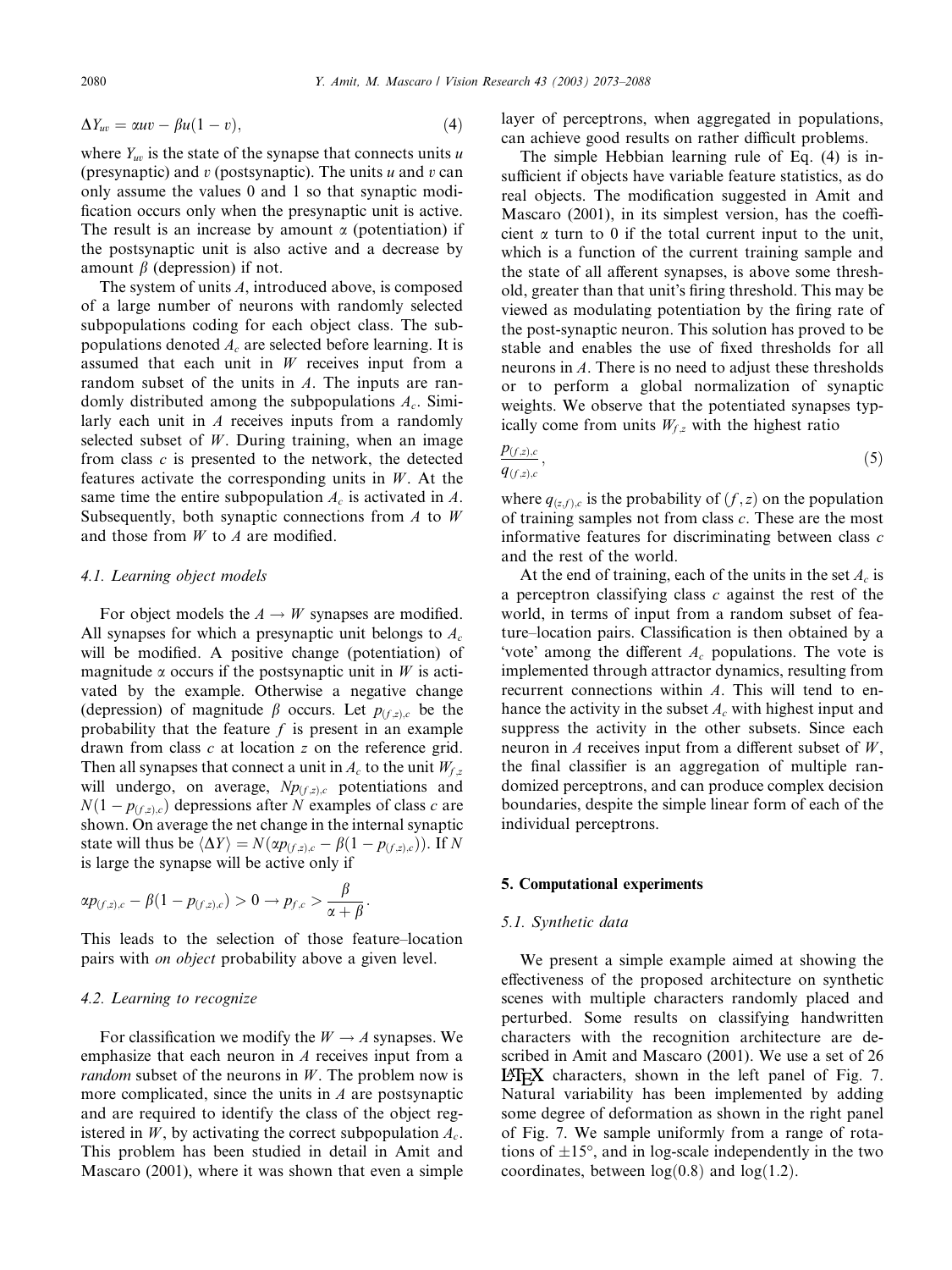|                                                                 | $ \mathcal{A} \mathcal{B} \mathcal{C} \mathcal{D} \mathcal{E} \mathcal{F} \mathcal{G} $ |  |  |  |  |  |  | $\mathcal{E} \mathcal{E} \mathcal{E} \mathcal{E} \mathcal{E} \mathcal{E} \mathcal{E} \mathcal{E}$  |  |
|-----------------------------------------------------------------|-----------------------------------------------------------------------------------------|--|--|--|--|--|--|----------------------------------------------------------------------------------------------------|--|
|                                                                 | $ \mathcal{H} \mathcal{I} \mathcal{J} \mathcal{K} \mathcal{L} \mathcal{M}\mathcal{N}$   |  |  |  |  |  |  | $\mathcal{E}[\mathcal{E} \mathcal{E} \mathcal{E} \mathcal{E} \mathcal{E} \mathcal{E} \mathcal{E}]$ |  |
| $\boxed{\mathcal{O} \mathcal{P} \mathcal{Q} \mathcal{R} S T U}$ |                                                                                         |  |  |  |  |  |  | $\mathcal{E} \mathcal{E} \mathcal{E} \mathcal{E} \mathcal{E} \mathcal{E} \mathcal{E} \mathcal{E}$  |  |
|                                                                 | $ \mathcal{V} \mathcal{W} \mathcal{X} \mathcal{Y} \mathcal{Z} $                         |  |  |  |  |  |  | $\mathcal{E} \mathcal{E} \mathcal{E} \mathcal{E} \mathcal{E} \mathcal{E} \mathcal{E} \mathcal{E}$  |  |

Fig. 7. Left: The 26 prototypes used in the experiment. Right: The training set used for the  $\mathscr E$ . An analogous set was used for each of the 26 symbols.

The reference grid is  $20 \times 20$ . Using the 40 edge conjunctions defined in Section 3.1, the  $W$  layer contains  $40 \times 20 \times 20 = 16,000$  units. The feature extraction process is illustrated in Fig. 6.

Layer A is divided in subpopulations, one for each of the 26 classes. Twenty units are allocated for each class, and for simplicity they are taken to be non-overlapping. Thirty two examples for every one of the 26 classes are presented to the system. We train both the connections leading from  $W$  to  $A$  for classification, and the connections from  $A$  to  $W$  for object representations. The feature–location pairs evoked in  $W$  by class  $\mathscr E$  are shown in Fig. 8. The features are shown in the location they are expected on the reference grid. This is the representation of class  $\mathscr E$  used for detection.



Fig. 8. The collection of edge conjunctions identified as having high probability on the  $\mathscr E$  at their expected location on the reference grid. These feature–location pairs turn on in W when the class  $\mathscr E$  is evoked in  $A$ 

After learning, the system is tested in a visual detection and recognition task on a scene containing the  $\ell$ and 20 randomly placed distractors of some other class. In these scenes, in addition to the random affine perturbations used in training, random Fourier coefficients at very low frequencies are used to define smooth nonlinear deformations, to further deform the objects. We also add random background clutter composed of small parts of characters.

The system locates candidate locations, using the top-down priming mechanism described in Section 2.2. On a serial computer this amounts to detecting all 40 types of edge conjunctions features in the image, spreading, recording their location on a coarse grid, and finally matching the model at every location on the coarse grid. The locations above some threshold are flagged. One can then process the location with highest match to the template or simply select a detected candidate location at random. Only the data in the window around the candidate location is 'seen' by  $W$ for further classification. The final part consists in updating the state of the  $A$  layer based on the input from W. A vote among the units in the subsets  $A_c$ determines the class label. If this is different from the target class  $\mathscr E$  the location is discarded. For illustration purposes we also show the classified false positives in the image.

Three types of distractors are shown in Fig. 9. The first,  $\mathcal N$ , is very different in shape from  $\mathcal E$ , hardly any false positives are detected by the top-down detection mechanism, and it remains to verify that the unique candidate location is indeed an  $\mathscr E$  through the classification mechanism. The second distractor is  $\mathscr{B}$  where about half the distractors are detected, and subsequently need to be classified in order to be discarded. Finally the third distractor is the  $\mathscr S$  where almost all distractors are detected as candidate locations and all must be processed through the classifier. Note that the response time curve in the first case would be flat, the response time curve in the third case would be steep––the single item classification time multiplied by the number of distractors.



Fig. 9. Examples of detections and classifications. All detections of the  $\mathscr E$  model, for three types of distractors, are marked with black square dots. The final classification of each detection is shown as the character above the dot. In addition to random distractors some random clutter has been added.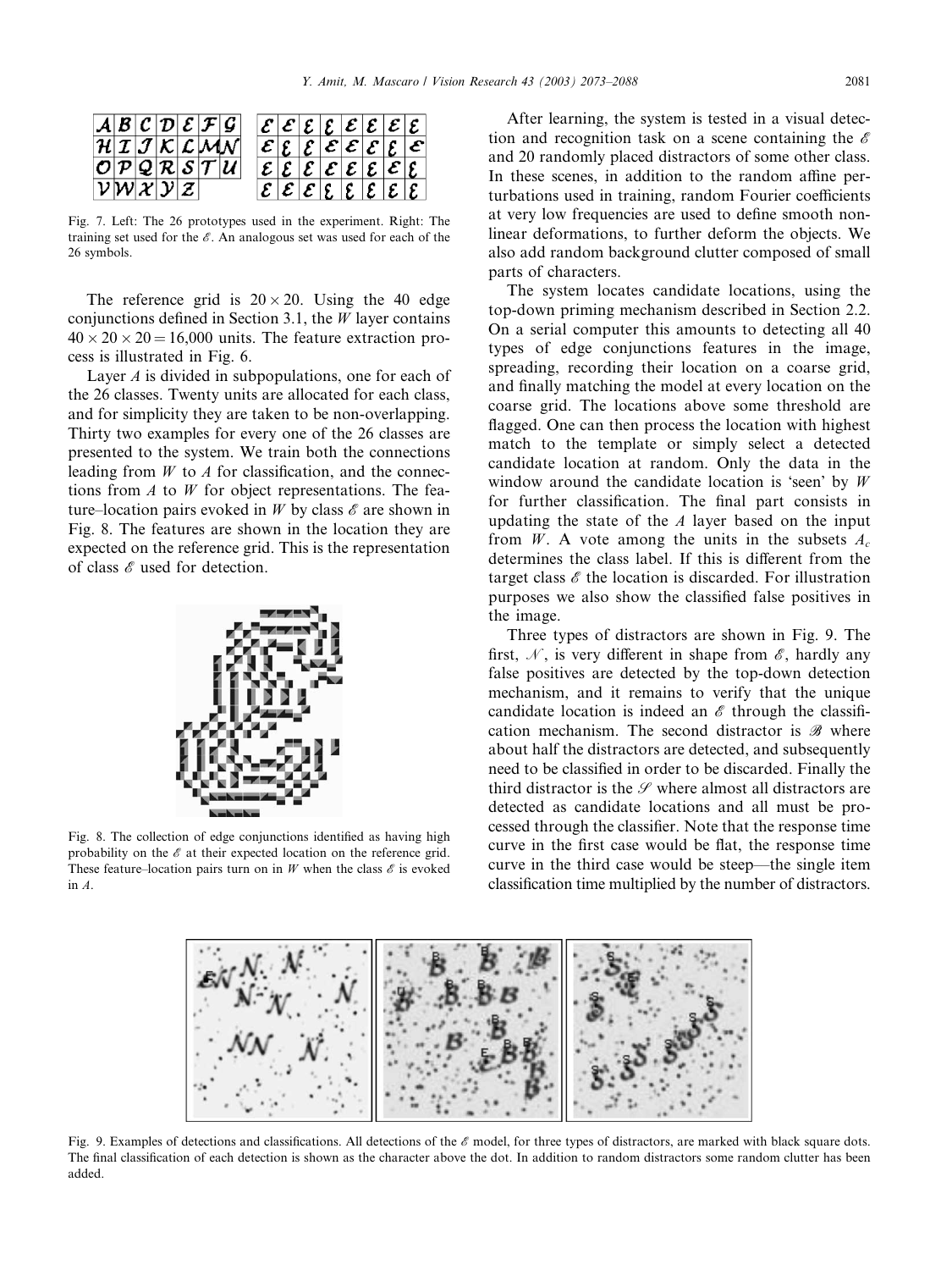The second case would be intermediate. We discuss this further in Section 6.1. Robustness to clutter is quite evident from these scenes. Both the detection and the classification are at times performed with objects very close to or occluding the target, in addition small fragments of characters have been added as background clutter.

# 5.2. Faces

Face detection has been a relative success in computational vision. Recent successful and very efficient algorithms are found in Fleuret and Geman (2001) and Viola and Jones (2002). In both cases detection involves a sequence of simple perceptron type classifiers for object vs. background, defined in terms of a family of local binary features. Certain aspects of these algorithms could be implemented using the architecture described here. In the present context face detection is of interest because we are dealing with real objects in real scenes. The background is typically complex, including other objects, object parts, textures, etc. The proposed model does produce false positives but their numbers are not very large, and a subsequent classification of face vs. non-face reduces them even further.

The training procedure for the face detector is identical to that of the character detectors above, using the same family of 40 features, and a  $20 \times 20$  reference grid. This is very similar to the detector described in Amit (2000). Here however the detected region is passed on to a classifier, which decides face or non-face. In other words the face model is evoked in A, the appropriate units in the replica module are primed and the detected locations are computed in S. These locations are then visited sequentially, each one serving as a selected location. Through priming in the replica layer (this time for location) the feature data around the selected location is transferred to  $W$  for classification through the  $W \rightarrow A$  connections.

The A layer contains 100 neurons, 50 for face and 50 for non-face. The detector is trained only on 300 positive examples of faces from the Olivetti data base, identifying high probability features on this population. The classifier is trained on examples of faces and examples of non-faces, 300 of each, and serves as a second step to prune out false positives from the detection. In Fig. 10 we show some results. The squares surround a detection that passes the classification test. The black dots show detected locations that were rejected by the classifier.

A more sophisticated implementation would train faces against false positives of the face detector. Indeed it would be of interest to see how such a classifier could emerge from the dynamics of the proposed architecture. This however is beyond the scope of the current work.

# 6. Analysis of experimental findings

# 6.1. Object based attention

The concept of object based attention is becoming widely used as a model for many visual phenomena, see for example Desimone and Duncan (1995), Kanwisher and Wojciulik (2000) and references therein. The experiment reported in O'Craven, Downing, and Kanwisher (1999) involves attention to overlapping objects more or less centrally located. It would be hard to imagine that a single hardwired and retinotopically organized feature can account for such phenomena. On the other hand the architecture proposed here does account for such phenomena, since the priming produced by the evoked model enhances the response to that class everywhere in the scene.

We note that feature based attention as observed in Treue and Martinez (1999) and McAdams and Maunsell (2000) can be viewed as a very simple form of object based detection. The 'model' contains only one feature.

#### 6.1.1. Response time in target detection tasks

Object based attention can also be used to interpret various experimental findings regarding target detection among distractors (see Eriksen & St. James, 1986; Horowitz & Wolfe, 1998; Wolfe, 2000, 2001), where a range of response time slopes is observed. This is explained by the model above in terms of false positive rates. A similar explanation is suggested in Eriksen and St. James (1986). Depending on the distractor population there will be a certain probability  $P$  of false positives per distractor; The probability that an element from the distractor population will contain more than  $\rho$  of the feature location pairs of the target class model. This probability is hard to predict but is easy to measure empirically given a model and a sample of the distractor class (see for example experiments in Fig. 9). Note that the object model is quite coarse and may hit other object classes quite frequently. For example the  $\mathscr E$  model, at the level of detail used in the reported experiment hits the population of  $\mathcal{S}'$ s with very high probability. However on the population of  $\mathcal N$  distractors P is much lower.

The initial processing using the top-down priming will produce a number of locations above threshold. On average this will be  $PN$ , if  $N$  is the number of distractors and P the false positive probability. If these are serially processed using covert attention, and the visual system is able to avoid repetitions (i.e. revisiting a previously processed candidate location), this can be viewed as sampling without replacement from  $PN + 1$  objects only one of which is the desired one. A straightforward computation shows that the expected search time would then be  $(P \cdot N \cdot S)/2$ , where S is the time required to shift covert attention to a location and process the data there through the  $W$  layer and the recognition layer  $A$ . If there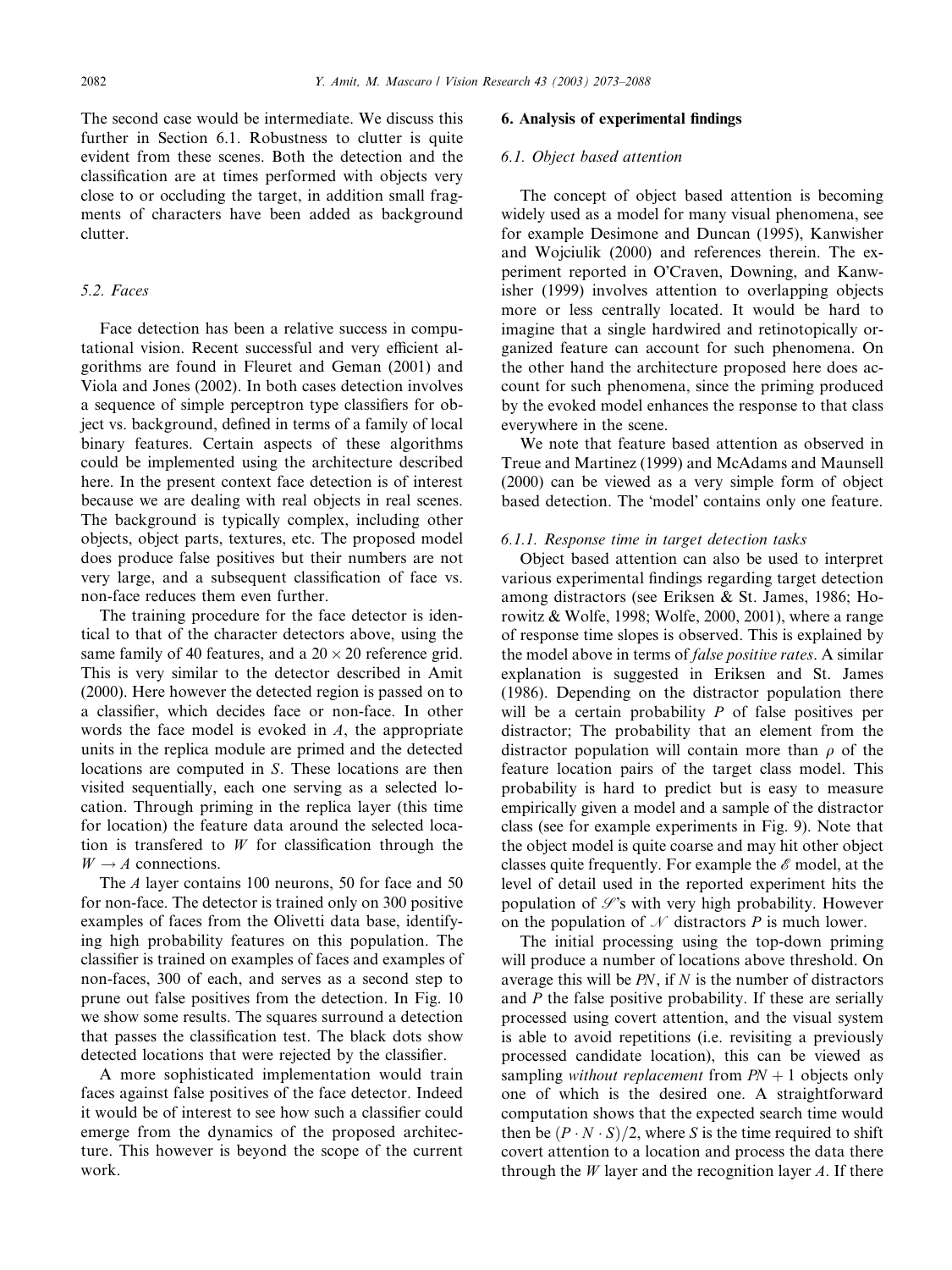

Fig. 10. Example of face detection and classification against non-face. The black dots denote all detections found in the image. The squares denote those detections that were classified as face.

is no memory for previously visited locations, as proposed in Horowitz and Wolfe (1998), then this corresponds to sampling *with replacement*. In this case there is no difference between a static image where candidate locations are repeatedly reproduced and one is chosen at random from among the candidates, and images that change every 20 ms. The expected search time in both cases would be  $P \cdot N \cdot S$ . In both search paradigms the slope depends on  $P$  and one can therefore expect a continuous range of slopes.

# 6.1.2. Efficient detection of unfamiliar shapes

The experiments reported in Wolfe (2001) have a very small response time slope for detecting a complex and relatively unfamiliar shape from among familiar distractors. For example detecting an upside-down elephant among upright ones, or an inverted 5 among regular 5's. In the current architecture this could be accommodated if the model evoked in  $W$  is that of the distractor, which is familiar—it has been learned. Instead of priming for the model in the replica module the

opposite effect of suppression occurs. This will reduce activity in the U layers where data corresponding to the familiar distractor is present, leaving higher activity only in those layers where the data is different from the distractor. There will be many such layers, for example any layer corresponding to a blank window or only partially intersecting one of the objects. We can assume those are still rejected due to the low activity. In that respect there is probably very little dependence on the nature of the target itself. When the distractors are unfamiliar, this strategy will not work since their model is not yet learned, and the system would revert to using the target model.

# 6.2. Attentional modulation of neuronal responses

## 6.2.1. Lower levels: V4 and the F layers

In all retinotopic regions one finds neurons selective to the same feature with more or less the same receptive field stacked in columns. In terms of the copies of  $F$ layers used as input to the system (see Fig. 4), a column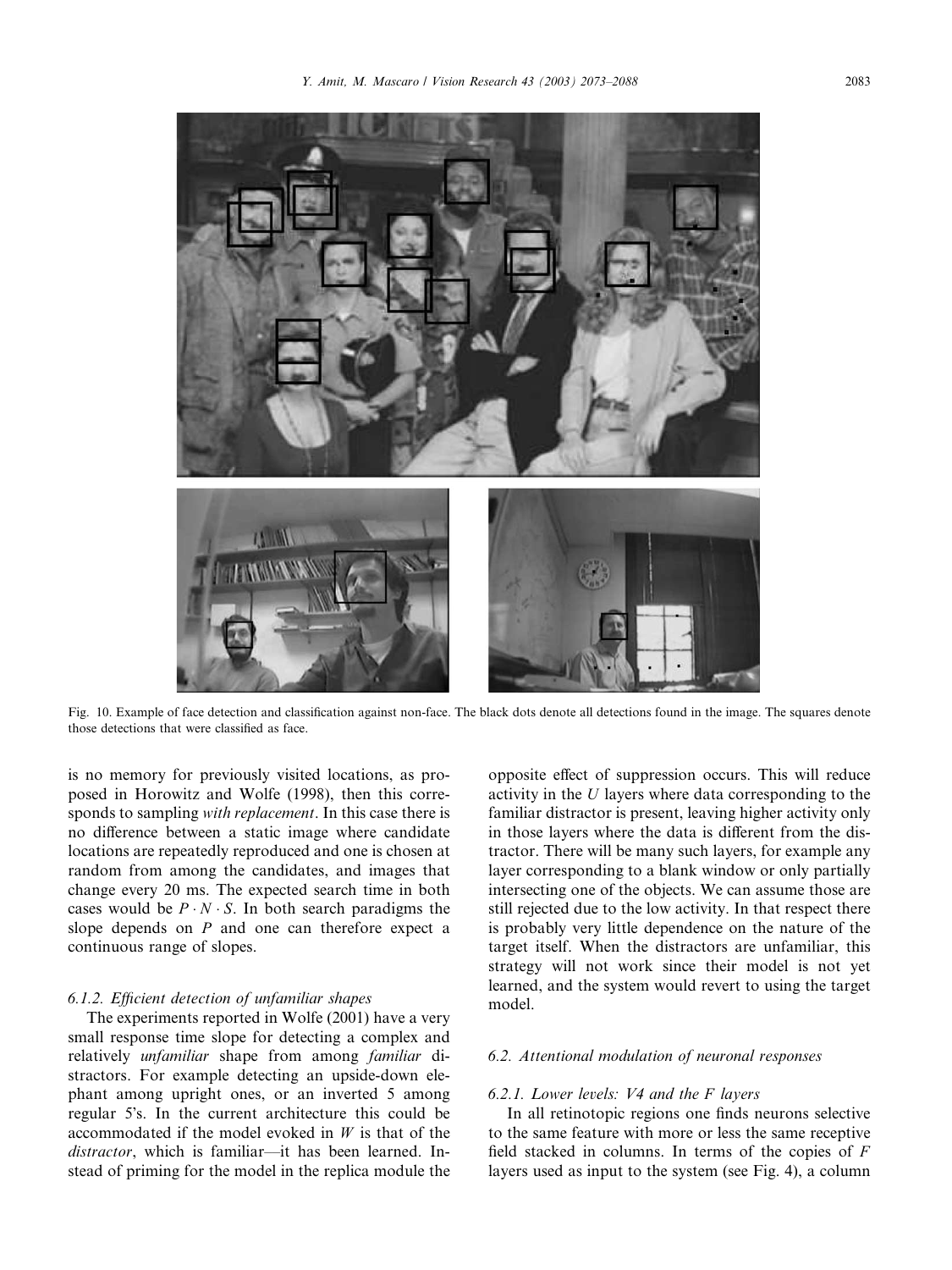corresponding to location  $y$  and feature  $f$  is simply  $\{F_{f,y}^z, z \in G\}$ . One possibility is that these copies are used to implement location based and object based attention. The only difference between units in the same column is in their connections to and from higher areas in cortex, i.e.  $W$  and  $S$ . Such differences would not be observed by simple recordings of preferred stimuli.

Some evidence for such phenomena has been found in V4 (Connor et al., 1996). The authors report finding a large number of orientation selective neurons in V4 that change their response level to a stimulus in their classical receptive field, as a function of the location of attention. Attention was directed using other stimuli outside the receptive field of the neuron. In our model, if a stimulus of type f is shown at y and if the attended location x is selected in S, then the units  $\{F_{f,x+z}^z, z \in G\}$  (the diagonal slice in Fig. 4) are primed and all others are suppressed. In this case the *only* unit in the column  $\{F_{f,y}^z, z \in G\}$ , expected to respond (the intersection of the two sets) would be  $F_{f,y}^{z'}$ , where  $z' = y - x$ . In other words, when a location for attention is selected, the response of units in a column of F would depend on the relative displacement  $z'$  between the selected location x and the receptive field location  $y$ , as observed in Connor et al. (1996).

Equating  $F$  with V4 is a possibility. We note that in our system the image array L is  $100 \times 100$ , with 40 features and 400 locations on the reference grid, yielding on the order of  $10<sup>8</sup>$  units. This is definitely compatible with the number of units in area V4. Probably the dimensions of the array in V4 are smaller whereas there is a larger number of more complex features. It may however be possible that the same organization is present in V2 and even V1. In other words all three retinotopic areas compose the replica layer. The lower level areas providing higher resolution with simpler features and the higher level areas lower resolution with more complex features. After all it may be more economical to create models combining complex features at low spatial accuracy with simple features at higher accuracy.

Evidence for the priming required for location based attention is reported even in the absence of the expected stimulus in Luck, Chelazzi, Hillyard, and Desimone (1993) and Kastner, Pinsk, De Weerd, Desimone, and Ungerleider (1999). For single feature based attention, priming has been reported in MT (Treue & Martinez, 1999) and in V4 (McAdams & Maunsell, 2000).

## 6.2.2. Posterior IT and the W layer

The  $W$  layer could correspond to the posterior part of IT, also denoted TEO in Tanaka, Saito, Fukada, and Moriya (1991). This region exhibits neurons with responses to relatively simple features but with very large receptive fields. This is consistent with the properties of the *W* neurons. A unit  $(f, z)$  in *W* is summing the input from  $F_{(f,x)}^z$  for all x (see Fig. 4), and would thus appear to have a receptive field as big as the visual field. This implies in fact that without a choice of attended location, the responses of these neurons convey very little information apart from the feature type. When a location is selected most of the input to the neuron is suppressed and only data in the selected location passes through. The receptive field appears to shrink around the selected location and the neurons seem to ignore their preferred stimulus outside this location. This phenomenon has been observed in IT cells in Sato (1988).

Indirect evidence for this can be found Chelazzi et al. (1993). Neurons selective for two different targets are found in IT. The monkey is presented with one target and required to detect it in a display with both targets present. After the presentation of the test display, activity of both neurons increases, however some 100–150 later the activity of the neuron selective for the wrong target decreases. In terms of our model the two neurons are in  $W$ , each one corresponding to a feature location pair found on one object and not on the other. Before a location is selected these neurons see all the activity in the replica module and hence are both activated upon presentation of the display. Once the detection process has located the correct target, that location is selected and the neuron selective for the wrong target no longer sees its preferred stimulus.

# 6.2.3. Is W also in V4?

Similar 'shrinking' of the receptive field has been observed in V4 cells in Moran and Desimone (1985). Furthermore the response of these cells is not affected when attention is directed outside their receptive fields. By contrast, in Motter (1993), McAdams and Maunsell (2000) and Connor et al. (1996) V4 cells are found that do modulate their response when the location of attention is outside their receptive fields. These findings could possibly be reconciled using a slight modification of the architecture described above. Instead of having  $W$  interact directly with the replica module, which admittedly requires a large number of long range connections, one could have intermediate  $W$  modules covering only parts of the field of view.

Assume for simplicity just two modules  $W^1$  and  $W^2$ both with the full array of units assigned to  $W$  in the architecture (see Fig. 11). The field of view  $L$  is divided in two  $L^1$ ,  $L^2$ . Each  $W^1_{f,z}$  unit of  $W^1$  receives input and provides input to the  $F_{f,x}^z$ ,  $x \in L^1$ , and each  $W_{f,z}^2$  unit of  $W^2$  is similarly connected to the  $L^2$  section of  $F_f^2$ . Furthermore the  $L^1$  units of S feed into all units of  $\hat{W}^1$  and the  $L^2$  units of S feed into the units of  $W^2$ . The original unit  $W_{f,z}$  in W provides input to both  $W_{f,z}^1$  and  $W_{f,z}^2$ . Topdown model priming in W is directly mediated by  $W^1$ and  $W^2$ .  $W_{f,z}$  also receives input from these two units if no location has been selected. A simple screening mechanism is introduced so that if a location is selected in  $L^1(L^2)$  only input from  $W^1_{f,z}(W^2_{f,z})$  passes through to  $W_{f,z}$ . The screening can easily be implemented with an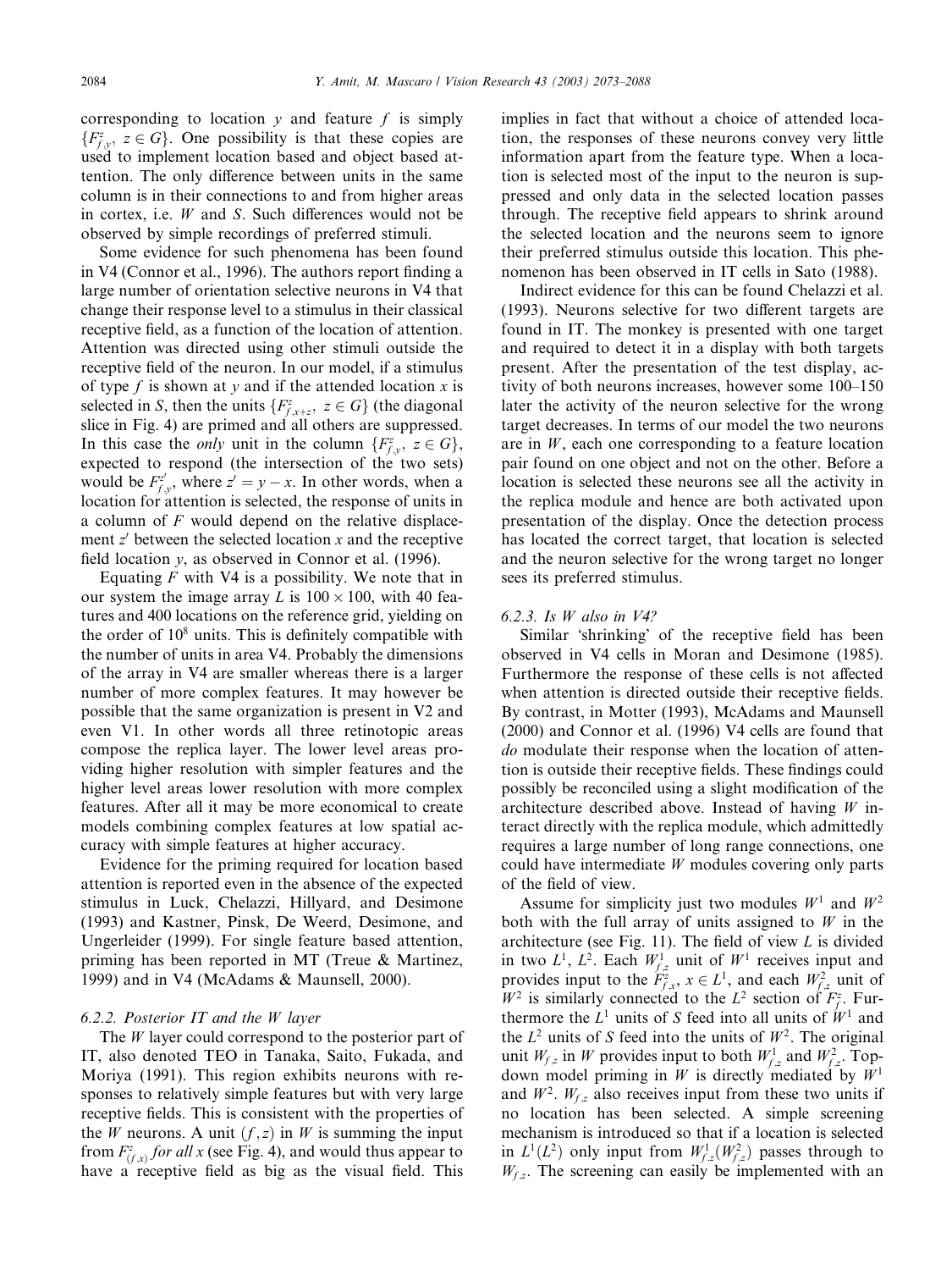

Fig. 11. Splitting W. Intermediate  $W^1$ ,  $W^2$  layers mediate location selection determined in S. A location is selected in  $L<sup>1</sup>$  (dark circle). Units in  $W_{f,z}^1$ ,  $W_{f,z}^2$  sum all activity in their corresponding part of  $F_f^z$ . A screening mechanism passes on only input from  $W<sup>1</sup>$  into W (bold arrow vs. dashed arrow). Top-down information for object based attention is passed from W to  $W^1$  and  $W^2$ , which subsequently prime their respective parts of the replica module.

extra layer and we omit the details. This architecture is described in Fig. 11.

The receptive fields of  $W^1$ ,  $W^2$  are half the size of those of  $W$  (half the field of view). When a location is primed in  $L^1$  it has no effect on the input into a unit in  $W^2$ , whereas the units in  $W^1$  behave as if their receptive field has shrunk. Since the selected location is in  $L<sup>1</sup>$  the final W layer only receives the input from  $W<sup>1</sup>$ . This is the data that ultimately gets processed through the connections between W and A.

The intermediate level could contain a larger number of  $W<sup>i</sup>$ 's with smaller and overlapping receptive fields. In terms of this formalism it may well be that these intermediate  $W<sup>i</sup>$  layers are actually a subset of V4, corresponding to the type of neurons observed in Moran and Desimone (1985). By contrast other neurons in V4, with smaller receptive fields, may correspond to the simpler type of units  $F_{f,x}^z$  that respond to the presence of a particular feature in a particular subregion of the field of view. These units would not show changes in receptive field size, rather they would show higher or lower activation depending on the attentional task as discussed above in Section 6.2.1.

# 6.2.4. Anterior IT and the A layer

The A layer contains neurons that would only respond to a more global arrangement of features, because they sum the input on a sample of neurons from  $W$ . Since the sample of neurons feeding into a unit of layer A is random, it is not easy to predict what are the particular shape characteristics it responds to. There is extensive literature on neurons in anterior IT responding to particular object classes, with significant invariance to translation, scale, occlusion, etc. Efforts have been made to identify the simplest shape such neurons would respond to (see Fujita, Tanaka, Ito, & Cheng, 1992; Ito, Tamura, Fujita, & Tanaka, 1995; Kobatake & Tanaka, 1994; Tanaka, 1996). However if indeed these neurons behave like the A layer neurons it would be difficult to

precisely characterize their responses. Furthermore responses of these units may be modified by training.

For example in Sigala and Logothetis (2002) neurons in anterior IT are found that, after training, respond selectively to features that are discriminating between two categories of cartoon faces. They did not find neurons that respond selectively to uninformative features. A possible explanation is that these are indeed 'abstract' A type units. Each of the four features  $f_i$ ,  $i = 1, \ldots, 4$ , in that experiment had three states. We represent this as 12 binary variables  $f_{i,j}$ ,  $i = 1, \ldots, 4$ ,  $j = 1, 2, 3$ , and assume they are represented in the W layer. Let  $a \in A$  be a unit assigned to class 1, and assume a has connections to all 12 units. If say  $f_{1,1}$  and  $f_{1,2}$  are on with higher probability in class 1 than in class 2, then the synapse connecting them to a will have high efficacy, after training (see Section 4.2). If  $f_{1,3}$  is of low probability its efficacy will remain more or less at the original state before training. When stimuli are presented to the network, those for which  $f_{1,1} = 1$  or  $f_{1,2} = 1$  will produce a higher response in *a* than those for which  $f_{1,3} = 1$ .

On the other hand if for example  $f_{2,1}$ ,  $f_{2,2}$  and  $f_{2,3}$ (corresponding to the three states of feature 2) have more or less the same probability on the two different classes, the synapses connecting them to a will all have more or less the same efficacy, perhaps somewhat larger than the original efficacy before training. Thus the response of a to stimuli with different values of feature  $f_2$ will be the same. In Section 6.5 we discuss some related predictions.

# 6.3. Invariant recognition without attention?

There is an interesting experiment reported in the literature pointing to the possibility that recognition may occur without attention (Li, VanRullen, Koch, & Perona, 2002). They describe rapid classification between animal and non-animal photographs, presented in the periphery, while performing a task requiring high attentional load at the fixation point. (A related experiment with two simultaneous displays is described in Rousselet, Fabre-Thorpe, and Thorpe (2002).) Subjects perform well on this task after extensive training, but are unable to perform other peripheral tasks such as distinguishing between a T and an L. The same phenomenon is observed for vehicle non-vehicle classification. The conclusion drawn by the authors of this paper is that the system is able to perform a very high level task very quickly and without attention. This indeed seems to put in question much of what we have discussed here, as well as the basic assumption repeated in the literature on attention: there are limited resources and the visual system must use attention to direct these resources in an effective manner.

If the distinction between the two classes in this experiment is done at the 'object level' then a very complex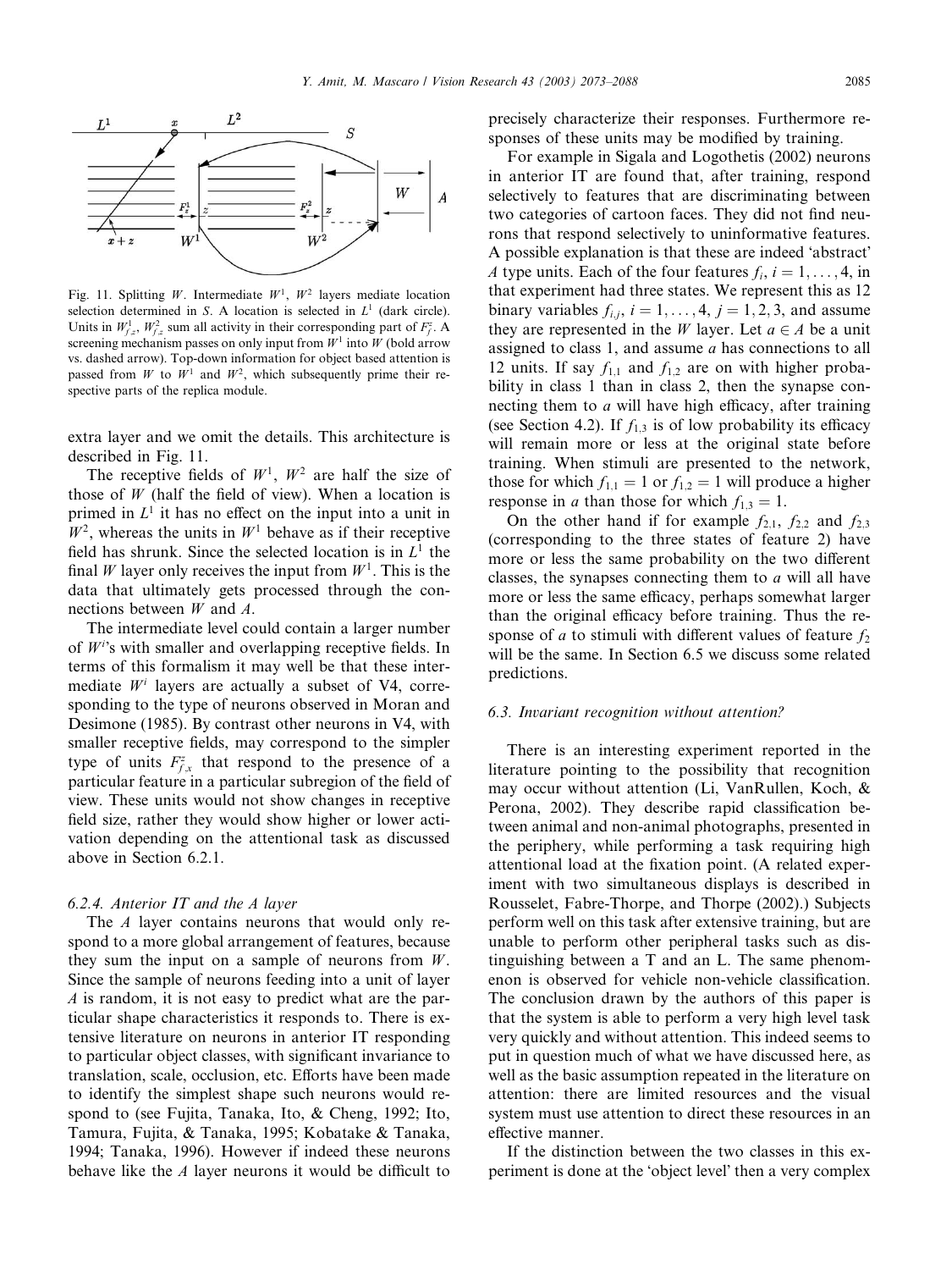analysis is required, taking into account the multiple possible shapes with which animals (vehicles) can appear. This would seem then a much higher level task than discriminating between T and L. On the whole it is difficult to interpret these experiments because there is no systematic control over the population of photographs employed, and it is unclear what characterizes the errors in the discrimination tasks.

One explanation may have to do with the ability of the system to deal with two loci of attention. Some experiments seem to indicate such a possibility (Krammer & Hahn, 1995). This may also explain the results in Rousselet et al. (2002). Alternatively, the system may be able to quickly shift the covert attention between different locations. This may be facilitated by the fact that the peripheral photograph is presented some 60 ms after the discrimination task at the fixation point. (Recall also the experiment in Horowitz and Wolfe (1998) where displays were randomly shuffled every 110 ms with no major effect on performance.) The data then enters the ventral stream and gets processed sequentially. After all the response time in these experiments is quite long–– 1000 ms.

An alternative explanation is that the visual system is actually performing a very low level type of discrimination, such as center/surround for example. Typically the animals or vehicles will be centered in the photograph and will be in the foreground relative to the rest of the image. This interpretation is suggested in Li et al. (2002), and is tested by running a second experiment where half the non-animal images are photos of a vehicle. If performance does not decrease this would be an indication that the center/surround explanation should be rejected. It is difficult to judge the outcome of this second experiment. The data shown is not in terms of the actual percentage of correct answers, but rather using a rescaling relative to the rates without attending to a task at the fixation point. It is unclear if performance has remained the same in the second experiment. If the visual system still uses the center/surround strategy (in an ideal situation) this would still yield about 75% correct: the 50% animal displays, the 25% generic background displays. This is far higher than the random choice 50% outcome.

# 6.4. Detection and recognition in image sequences

A large body of literature describes RSVP experiments involving various detection and recognition tasks in a sequence of rapid presentations of isolated objects, see for example Potter and Chun (1995) and Biederman (1995). Here the complicating factor is not location, the objects are presented alone in the image. In our model, since the data in the replica layer  $U$  is always summed up into  $W$  (see Figs. 1 and 4), even without location selection, there is no place for confusion or ambiguity if only one object is present in the scene. The data ends up in  $W$  and is classified in  $A$ . The challenge is to explain how the system deals with the short time intervals between presentations (on the order of 100 ms), how the sequence of images is channeled through the processing stages without interference, and how attention affects performance. These issues would require the introduction of more realistic time dynamics into the model and are beyond the scope of this paper.

# 6.5. Predictions

# 6.5.1. Attention

The model described here leads to several rather straightforward predictions. First in the context of location based attention, essentially as an extension of the experiment in Connor et al. (1996), we expect units in a single vertical column in area V4 and perhaps V2 and V1, corresponding to the same location and feature, to have different responses to the preferred stimulus in their common receptive field. Specifically, each neuron in the column is expected to have a preferred locus of attention. When attention is directed to that location the unit exhibits the strongest response to the preferred feature present in its receptive field. This locus of attention would probably change gradually over certain intervals of a vertical probe into the column.

Second, in the context of object based attention, when the task is to find a target in a cluttered scene, the model employs top-down priming of units in  $F$  from  $W$ (see Figs. 2 and 4). This implies that in the presence of the preferred stimulus different units in a column would exhibit different levels of activity, depending on whether the object model has the preferred feature at their preferred object centered coordinate, i.e. the z index used in Section 2.3. Alternatively the response of a given unit to its preferred stimulus should change as the target object is changed.

Furthermore, when object based attention is in effect, we expect increased activity among neurons throughout retinotopic layers such as V1, V2 or V4, even in the absence of the stimulus. This activity corresponds to the priming of the object model at all possible shifts.

#### 6.5.2. Recognition

The discussion in Section 6.2.4 hypothesized that the neurons observed in anterior IT correspond to the abstract classification layer A. This implies that responses of these neurons are shaped by training and can be changed. For example in the experiment reported in Sigala and Logothetis (2002) one could imagine creating a new partition into two classes, where the old discriminating features are no longer informative and new ones are. We then expect that after training, the same neuron that was selectively responsive to different values of one feature would become selectively responsive to a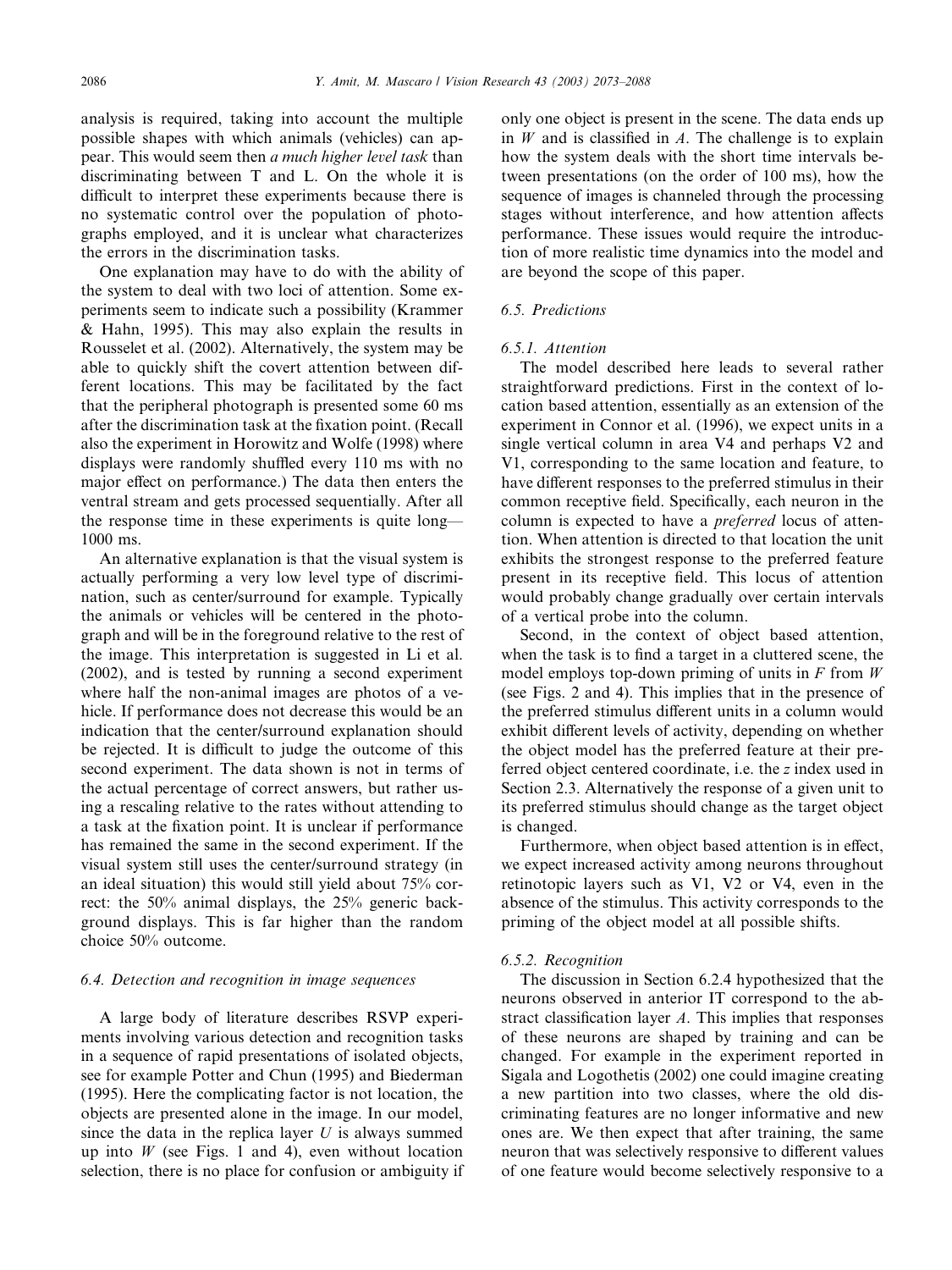new more informative feature. Such an experiment would be of particular interest, since it would point to the possibility that the preference of neurons in anterior IT to particular objects or features is not a permanent attribute, but rather one that can change with training.

## 7. Conclusion

We have presented an architecture for translation invariant object detection and recognition using a replica module containing multiple copies of retinotopic feature arrays properly wired to two higher level layers: a location selection layer  $S$ , and a model layer  $W$ . Priming either from  $S$  or from  $W$  are the mechanisms whereby the appropriate data is selected to be passed on. Learning is restricted to the synapses between  $W$  and an 'abstract' layer  $A$  that codes for the different classes in terms of random subpopulations. This model can be used to explain some psychophysical experiments and is consistent with attentional modulated responses in V4 and IT neurons reported in the literature. Some relations have been discussed to anterior IT neurons, which exhibit trained class selectivity.

We hypothesize that the columnar organization in visual cortex, where multiple units responding to the same feature at the same location are arranged in a column, could be precisely the copying mechanism needed for the proposed implementation of top-down object based and location based attention. This leads to simple predictions on varied responses within such a column depending on the selected location or the target object. Furthermore we hypothesize that neurons in anterior IT may change their selectivity as a function of training, and as such do not have a particular hard wired preferred stimulus.

The network described here is synthetic, the neurons are simplified binary on–off units and there is no real dynamics. Priming and competition are not obtained through more realistic dynamic mechanisms. Introducing dynamic interactions between the two learning processes described, between the detection and recognition processes, and between bottom-up and top-down location selection could very well give rise to interesting phenomena.

# Acknowledgement

This work was partially supported by NSF ITR/ 0219016a.

# References

Amit, Y. (2000). A neural network architecture for visual selection. Neural Computation, 12, 1059–1082.

- Amit, Y. (2002). 2d Object detection and recognition: Models, algorithms and networks. Cambridge, MA: MIT Press.
- Amit, Y., & Geman, D. (1999). A computational model for visual selection. Neural Computation, 11, 1691-1715.
- Amit, Y., & Mascaro, M. (2001). Attractor networks for shape recognition. Neural Computation, 13, 1415–1442.
- Biederman, I. (1995). Visual object recognition. In S. M. Kosslyn, & D. N. Osherson (Eds.), Visual cognition (pp. 121–166). Cambridge, MA: MIT Press.
- Cheal, M., & Marcus, G. (1997). Evidence of limited capacity and noise reduction with single-element displays in the location-cuing paradigm. Journal of Experimental Psychology: Human Perception & Performance, 23, 51–71.
- Chelazzi, L., Miller, E. K., Duncan, J., & Desimone, R. (1993). A neural basis for visual search in inferior temporal cortex. Nature, 363, 345–347.
- Chum, M. M., & Wolfe, J. M. (2000). Visual attention. In E. P. Goldstein (Ed.), Blackwell Handbook of Perception. Blackwell.
- Connor, C., Gallant, J. L., Preddie, D. C., & Van Essen, D. C. (1996). Responses in area v4 depend on the spatial relationship between stimulus and attention. Journal of Neurophysiology, 75, 1306–1308.
- Deco, G. A. (2000). A hierarchical neural system with attentional topdown enhancement of the spatial resolution for object recognition. Vision Research, 40, 2845–2859.
- Desimone, R., & Duncan, J. (1995). Neural mechanisms of selective visual attention. Annual Review of Neuroscience, 18, 193–222.
- Duncan, J. (1980). The locus of interference in the perception of simultaneous stimuli. Psychological Review, 87, 272–300.
- Eriksen, C. W., & St. James, J. D. (1986). Visual attention within and around the field of focal attention: a zoom lens model. Perception and Psychophysics, 40, 225–240.
- Fleuret, F., & Geman, D. (2001). Coarse-to-fine face detection. International Journal of Computer Vision, 41, 85–107.
- Fujita, I., Tanaka, K., Ito, M., & Cheng, K. (1992). Columns for visual features of objects in monkey inferotemporal cortex. Nature, 360, 343–346.
- Fukushima, K., & Miyake, S. (1982). Neocognitron: a new algorithm for pattern recognition tolerant of deformations and shifts in position. Pattern Recognition, 15, 455–469.
- Fukushima, K., & Wake, N. (1991). Handwritten alphanumeric character recognition by the neocognitron. IEEE Transactions on Neural Networks, 2, 355–365.
- Hedgé, J., & Van Essen, D. C. (2000). Selectivity for complex shapes in primate visual area v2. Journal of Neuroscience, 20, RC61.
- Henderson, J. M. (1991). Stimulus discrimination following covert attentional orienting to an exogenuos cue. Journal of Experimental Psychology: Human Perception and Performance, 17, 91–106.
- Horowitz, T. S., & Wolfe, J. M. (1998). Visual search has no memory. Nature, 394, 575–577.
- Humphreys, G. W., & Heinke, D. (1998). Spatial representation and selection in the brain: neuropsychological and computational constraints. Visual Cognition, 5, 9–47.
- Ito, M., Tamura, H., Fujita, I., & Tanaka, K. (1995). Size and position invariance of neuronal response in monkey inferotemporal cortex. Journal of Neuroscience, 73(1), 218–226.
- Itti, L., Koch, C., & Niebur, E. (1998). A model of saliency-based visual attention for rapid scene analysis. IEEE Transactions on PAMI, 20, 1254-1260.
- Kanwisher, N., & Wojciulik, E. (2000). Visual attention: insights from brain imaging. Nature Reviews, Neuroscience, 1, 91–100.
- Kastner, S., Pinsk, M. A., De Weerd, P., Desimone, R., & Ungerleider, L. G. (1999). Increased activity in human visual cortex during directed attention inn the absence of visual stimulation. Neuron, 22, 751–761.
- Kobatake, E., & Tanaka, K. (1994). Neuronal selectivities to complex object features in the ventral visual pathway of the macaque cerebral cortex. Journal of Neuroscience, 71(3), 856–867.